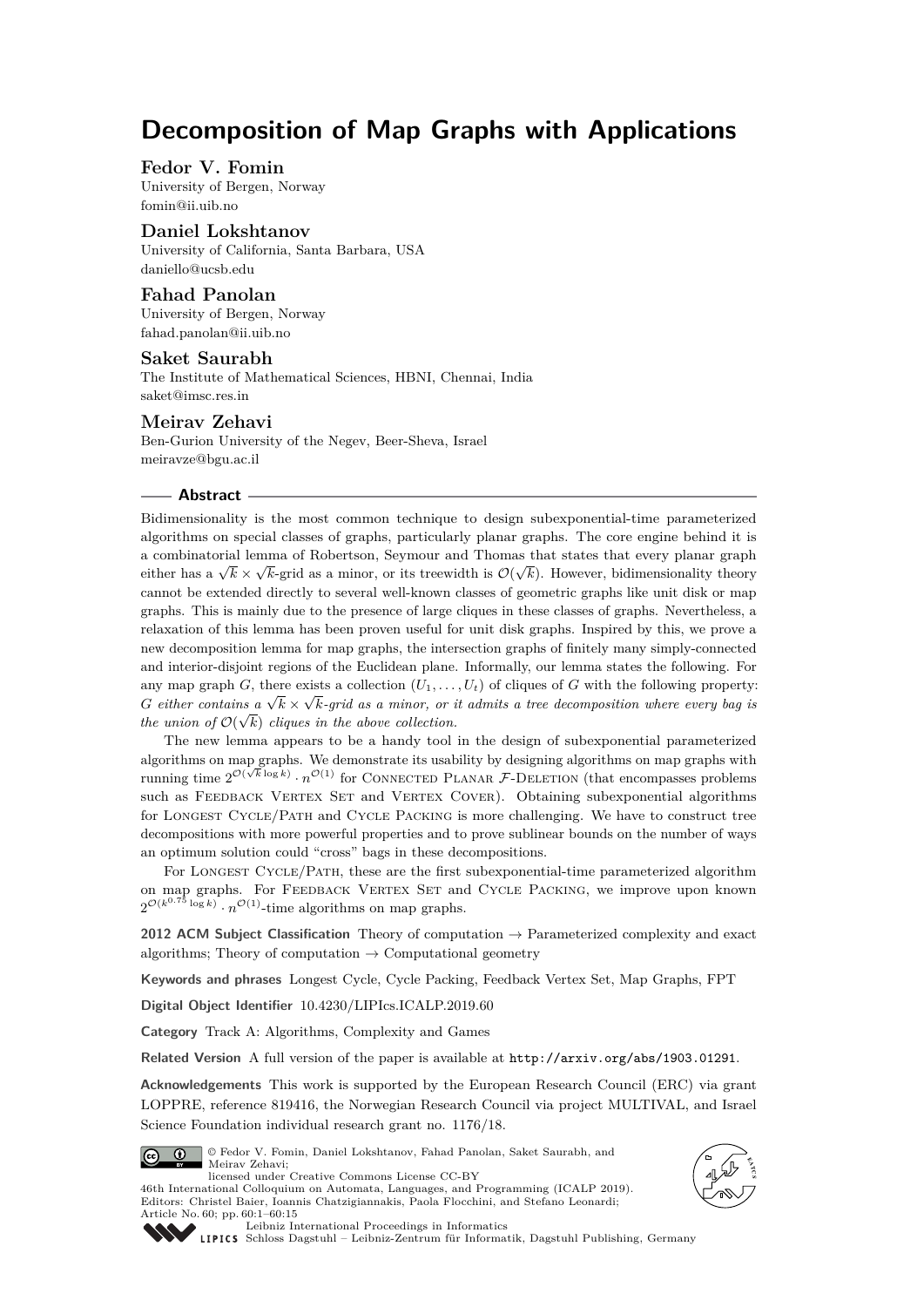## **60:2 Decomposition of Map Graphs with Applications**

## <span id="page-1-0"></span>**1 Introduction**

In this paper, we develop new proof techniques to design parameterized subexponentialtime algorithms for problems on map graphs, particularly problems that involve hitting or connectivity constraints. The class of map graphs was introduced by Chen, Grigni, and Papadimitriou [\[7,](#page-13-0) [8\]](#page-13-1) as a modification of the class of planar graphs. Roughly speaking, map graphs are graphs whose vertices represent countries in a map, where two countries are considered adjacent if and only if their boundaries have at least one point in common; this common point can be a single common point rather than necessarily an edge as standard planarity requires. Formally, a map M is a pair  $(\mathscr{E}, \omega)$  defined as follows :  $\mathscr{E}$  is a plane graph (i.e., a planar graph with an embedding) where each connected component of  $\mathscr E$  is biconnected, and  $\omega$  is a function that maps each face f of  $\mathscr E$  to 0 or 1. A face f of  $\mathscr E$  is called *nation* if  $\omega(f) = 1$  and *lake* otherwise. The graph associated with M is the simple graph *G* where  $V(G)$  consists of the nations of M, and  $E(G)$  contains  $\{f_1, f_2\}$  for every pair of faces  $f_1$  and  $f_2$  that are adjacent (that is, share at least one vertex). Accordingly, a graph  $G$  is called a map graph if there exists a map  $M$  such that  $G$  is the graph associated with  $M$ .

Every planar graph is a map graph [\[7,](#page-13-0) [8\]](#page-13-1), but the converse does not hold true. Moreover, map graphs can have cliques of any size and thus they can be "highly non-planar". These two properties of map graphs can be contrasted with those of *H*-minor free graphs and unit disk graphs: the class of *H*-minor free graphs generalizes the class of planar graphs, but can only have cliques of constant size (where the constant depends on *H*), while the class of unit disk graphs does not generalize the class of planar graphs, but can have cliques of any size. At least in this sense, map graphs offer the best of both worlds. Nevertheless, this comes at the cost of substantial difficulties in the design of efficient algorithms on them.

Arguably, the two most natural and central algorithmic questions concerning map graphs are as follows. First, we would like to efficiently recognize map graphs, that is, determine whether a given graph is a map graph. In 1998, Thorup [\[29\]](#page-14-1) announced the existence of a polynomial-time algorithm for map graph recognition. Although this algorithm is complicated and its running time is about  $\mathcal{O}(n^{120})$ , where *n* is the number of vertices of the input graph, no improvement has yet been found; the existence of a simpler or faster algorithm for map graph recognition has so far remained an important open question in the area (see, e.g., [\[9\]](#page-13-2)).

The second algorithmic question – or rather family of algorithmic questions – concerns the design of efficient algorithms for various optimization problems on map graphs. Most well-known problems that are NP-complete on general graphs remain NP-complete when restricted to planar (and hence on map) graphs. Nevertheless, a large number of these problems can be solved faster or "better" when restricted to planar graphs. For example, nowadays we know of many problems that are APX-hard on general graphs, but which admit polynomial time approximation schemes (PTASes) or even efficient PTASes (EPTASes) on planar graphs (see, e.g., [\[4,](#page-13-3) [14,](#page-13-4) [15,](#page-13-5) [22\]](#page-14-2)). Similarly, many parameterized problems that on general graphs cannot be solved in time  $2^{o(k)} \cdot n^{\mathcal{O}(1)}$  unless the Exponential Time Hypothesis (ETH) of Impagliazzo, Paturi and Zane [\[24\]](#page-14-3) fails, admit parameterized subexponential-time algorithms on planar graphs (see, e.g.,  $[1, 2, 14, 27]$  $[1, 2, 14, 27]$  $[1, 2, 14, 27]$  $[1, 2, 14, 27]$  $[1, 2, 14, 27]$  $[1, 2, 14, 27]$  $[1, 2, 14, 27]$ ). It is compelling to ask whether the algorithmic results and techniques for planar graphs can be extended to map graphs.

For approximation algorithms, Chen [\[6\]](#page-13-8) and Demaine et al. [\[12\]](#page-13-9) developed PTASes for the MAXIMUM INDEPENDENT SET and MINIMUM *r*-DOMINATING SET problems on map graphs. Moreover, Fomin et al. [\[21,](#page-14-5) [22\]](#page-14-2) developed an EPTAS for TREEWIDTH-*η* MODULATOR for any fixed constant  $\eta \geq 0$ , which encompasses FEEDBACK VERTEX SET (FVS) and VERTEX COVER (VC). For parameterized subexponential-time algorithms on map graphs,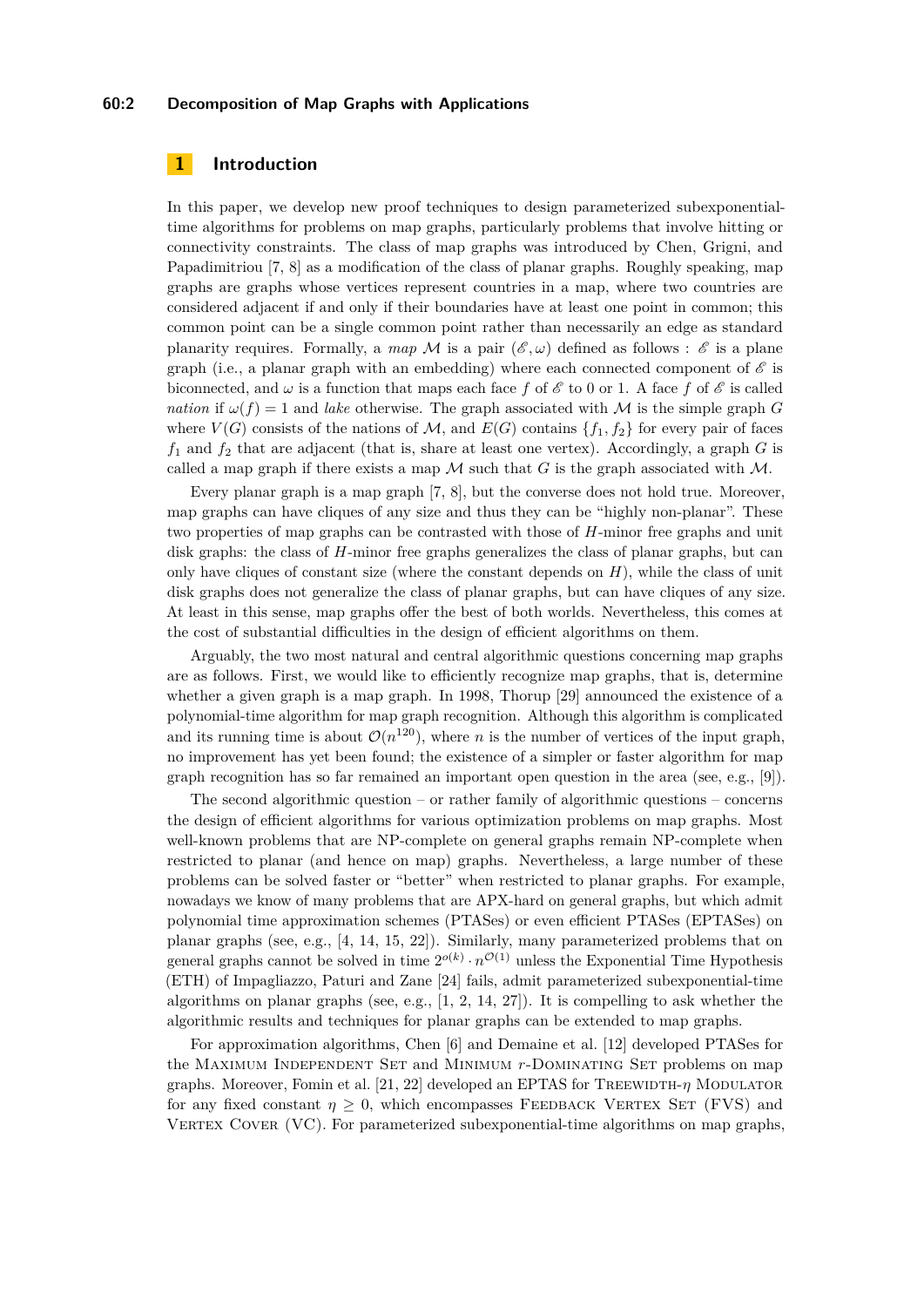the situation is less explored. While on planar graphs there are general algorithmic methods – in particular, the powerful theory of bidimensionality  $[15, 13]$  $[15, 13]$  $[15, 13]$  – to design parameterized subexponential-time algorithms, we are not aware of any general algorithmic method that can be easily adapted to map graphs. Demaine et al. [\[12\]](#page-13-9) gave a parameterized algorithm for √ DOMINATING SET, and more generally for  $(k, r)$ -CENTER, with running time  $2^{\mathcal{O}(r \log r \sqrt{k})} n^{\mathcal{O}(1)}$ on map graphs. Moreover, Fomin et al. [\[21,](#page-14-5) [22\]](#page-14-2) gave  $2^{\mathcal{O}(k^{0.75} \log k)} n^{\mathcal{O}(1)}$ -time parameterized algorithms for FVS and CYCLE PACKING on map graphs. Additionally, Fomin et al. [\[21,](#page-14-5) [22\]](#page-14-2) noted that the same approach yields  $2^{\mathcal{O}(k^{0.75} \log k)} n^{\mathcal{O}(1)}$ -time parameterized algorithms for VERTEX COVER and CONNECTED VERTEX COVER (CVC) on map graphs. However, the

existence of a parameterized subexponential-time algorithm for LONGEST PATH/CYCLE on map graphs was left open. (In these problems we are asked whether an *n*-vertex graph contains a path/cycle of length at least k.) Furthermore, time complexities of  $2^{\mathcal{O}(k^{0.75} \log k)} n^{\mathcal{O}(1)}$ , although having subexponential dependency on  $k$ , remain far from time complexities of  $2^{\mathcal{O}(\sqrt{k}\log k)}n^{\mathcal{O}(1)}$  and  $2^{\mathcal{O}(\sqrt{k})}n^{\mathcal{O}(1)}$  that commonly arise for planar graphs [\[27\]](#page-14-4). We remark that time complexities of  $2^{\mathcal{O}(\sqrt{k}\log k)}n^{\mathcal{O}(1)}$  and  $2^{\mathcal{O}(\sqrt{k}}n^{\mathcal{O}(1)}$  are particularly important since they are often known to be essentially optimal under the aforementioned ETH [\[27\]](#page-14-4).

In the field of Parameterized Complexity, LONGEST PATH/CYCLE, FVS and CYCLE Packing serve as testbeds for development of fundamental algorithmic techniques such as color-coding [\[3\]](#page-13-11), methods based on polynomial identity testing [\[25,](#page-14-6) [26,](#page-14-7) [30,](#page-14-8) [5\]](#page-13-12), cut-andcount [\[11\]](#page-13-13), and methods based on matroids [\[19\]](#page-14-9). By combining the bidimensionality theory of Demaine et al. [\[13\]](#page-13-10) with efficient algorithms on graphs of bounded treewidth [\[17,](#page-13-14) [10\]](#page-13-15), LONGEST PATH/CYCLE, CYCLE PACKING and FVS are solvable in time  $2^{\mathcal{O}(\sqrt{k})}n^{\mathcal{O}(1)}$  on planar graphs. Furthermore, the parameterized subexponential-time "tractability" of these problems can be extended to graphs excluding some fixed graph as a minor [\[15\]](#page-13-5).

**Our results.** We design parameterized subexponential-time algorithms with running time  $2^{\mathcal{O}(\sqrt{k}\log k)} \cdot n^{\mathcal{O}(1)}$  for a number of natural and well-studied problems on map graphs.

Let  $F$  be a family of connected graphs that contains at least one planar graph. Then CONNECTED PLANAR  $\mathcal{F}\text{-}\text{DELETION}$  (or just  $\mathcal{F}\text{-}\text{DELETION}$ ) is defined as follows. The input is a graph *G* and a non-negative integer *k*, and our objective is to test whether there exists a set *S* of at most *k* vertices such that  $G-S$  does not contain any of the graphs in  $\mathcal F$  as a minor.  $F$ -DELETION is a general problem and several problems such as VC, FVS, TREEWIDTH- $\eta$ Vertex Deletion, Pathwidth-*η* Vertex Deletion, Treedepth-*η* Vertex Deletion, Diamond Hitting Set and Outerplanar Vertex Deletion are its special cases. We give the first parameterized subexponential algorithm for this problem on map graphs, which runs in time  $2^{\mathcal{O}(\sqrt{k}\log k)} \cdot n^{\mathcal{O}(1)}$ . Our approach for  $\mathcal{F}\text{-}\text{DELETION}$  also directly extends to yield  $2^{\mathcal{O}(\sqrt{k}\log k)} \cdot n^{\mathcal{O}(1)}$ -time parameterized algorithms for CVC and CONNECTED FEEDBACK Vertex Set (CFVS) on map graphs. (In this versions we are asked if there is a *connected* vertex cover or a feedback vertex set of size at most *k*.)

With additional ideas, we derive the first subexponential-time parameterized algorithm on map graphs for Longest Path/Cycle. Our technique also allows to improve the running time for CYCLE PACKING (does a map graph contains at least  $k$  vertex-disjoint cycles) from  $2^{\mathcal{O}(k^{0.75} \log k)} \cdot n^{\mathcal{O}(1)}$  to  $2^{\mathcal{O}(\sqrt{k} \log k)} \cdot n^{\mathcal{O}(1)}$ . Our results are summarized in Table [1.](#page-3-0)

**Our methods.** The starting point of our study is the technique of bidimensionality [\[15,](#page-13-5) [13\]](#page-13-10). The core engine behind this technique is a combinatorial lemma of Robertson, Seymour and The core engine bening this technique is a combinational lemma of Thomas [\[28\]](#page-14-10) that states that every planar graph either has a  $\sqrt{k}$  × √ at states that every planar graph either has a  $\sqrt{k} \times \sqrt{k}$ -grid as a minor, or its treewidth is  $\mathcal{O}(\sqrt{k})$ . Unfortunately, a clique on *k* − 1 vertices has no  $\sqrt{k} \times \sqrt{k}$ -grid as a minor treewidth is  $\mathcal{O}(\sqrt{k})$ . Unfortunately, a clique on *k* − 1 vertices has no  $\sqrt{k} \times \sqrt{k}$ -grid as a minor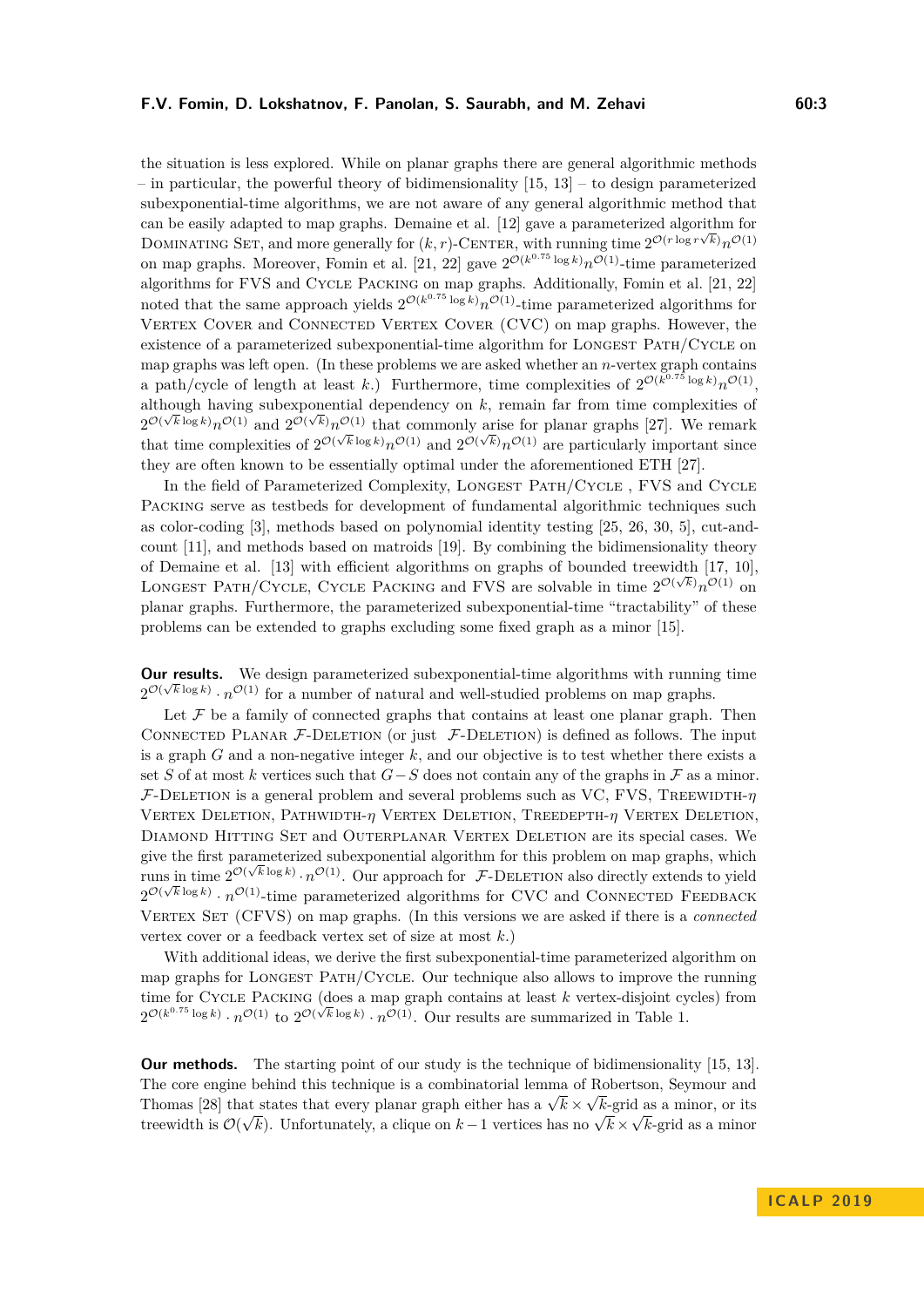#### **60:4 Decomposition of Map Graphs with Applications**

|                                 | Our results                                                       | Previous work                                                         |
|---------------------------------|-------------------------------------------------------------------|-----------------------------------------------------------------------|
| (CONNECTED) VERTEX COVER        | $2^{\mathcal{O}(\sqrt{k}\log k)}\cdot n^{\mathcal{O}(1)}$         | $\sqrt{2^{\mathcal{O}(k^{0.75}\log k)}\cdot n^{\mathcal{O}(1)}}$ [22] |
| (CONNECTED) FEEDBACK VERTEX SET | $2^{\mathcal{O}(\sqrt{k}\log k)}\cdot n^{\mathcal{O}(1)}$         | $2^{\mathcal{O}(k^{0.75}\log k)} \cdot n^{\mathcal{O}(1)}$ [22]       |
| $F$ -Deletion                   | $\sqrt{2^{\mathcal{O}(\sqrt{k}\log k)}\cdot n^{\mathcal{O}(1)}}$  | $2^{\mathcal{O}(k)}n^{\mathcal{O}(1)}$ [18]                           |
| LONGEST CYCLE/PATH              | $\sqrt{2^{\mathcal{O}(\sqrt{k}\log k)}} \cdot n^{\mathcal{O}(1)}$ | $2^{\mathcal{O}(k)}n^{\mathcal{O}(1)}$ [10]                           |
| <b>CYCLE PACKING</b>            | $\sqrt{2^{\mathcal{O}(\sqrt{k}\log k)}\cdot n^{\mathcal{O}(1)}}$  | $\sqrt{2^{\mathcal{O}(k^{0.75}\log k)}\cdot n^{\mathcal{O}(1)}}$ [22] |

<span id="page-3-0"></span>**Table 1** Parameterized complexity of problems on map graphs. For F-DELETION, LONGEST Cycle, and Longest Path no faster (than on general graphs) algorithms were known.

and its treewidth is *k* − 2. Because classes of geometric graphs such as unit disk graphs and map graphs can have arbitrarily large cliques, the combinatorial lemma is inapplicable to them. Nevertheless, a relaxation of this lemma has been proven useful for unit disk graphs. Specifically, every unit disk graph *G* has a natural partition  $(U_1, \ldots, U_t)$  of  $V(G)$  such that each part induces a clique with "nice" properties – in particular, it has neighbors only in a *constant number* (to be precise, this constant is at most 24) of other parts; it was shown that *G* either has a  $\sqrt{k} \times \sqrt{k}$ -grid as a minor, or it has a tree decomposition where every bag is the union of  $\mathcal{O}(\sqrt{k})$  of these cliques [\[20\]](#page-14-12). In particular, given a parameterized problem where any two cliques have constant-sized "interaction" in a solution, it is implied that any bag has  $\mathcal{O}(\sqrt{k})$ -sized "interaction" with all other bags in a solution. For any map graph *G*, there also exists a natural collection of subsets of  $V(G)$  that induce cliques with "nice" properties. However, not only are these cliques not vertex disjoint, but each of these cliques can have neighbors in *arbitrarily many* other cliques. √

In this paper, we first prove that every map graph either has a  $\sqrt{k}$  ×  $\times \sqrt{k}$ -grid as a minor, or it has a tree decomposition where every bag is the union of  $\mathcal{O}(\sqrt{k})$  of the cliques in the above collection. For  $\mathcal{F}\text{-}\mathrm{DELETION}$ , CVC, and CFVS, this combinatorial lemma alone already suffices to design  $2^{\mathcal{O}(\sqrt{k}\log k)} \cdot n^{\mathcal{O}(1)}$ -time algorithms on map graphs. Indeed, we can choose a fixed constant  $c > 0$  so that in case we have a  $c \sqrt{k} \times c \sqrt{k}$ -grid as a minor, there does not exist a solution, and otherwise we can solve the problem by using dynamic programming over the given tree decomposition. Specifically, since every bag is the union of  $\mathcal{O}(\sqrt{k})$  cliques, and the size of each clique is upper bounded by  $\mathcal{O}(k)$  (once we know that no  $c\sqrt{k} \times c\sqrt{k}$ -grid exists), only  $\mathcal{O}(\sqrt{k})$  vertices in the bag are not to be taken into a solution – there are only  $2^{\mathcal{O}(\sqrt{k}\log k)}$  choices to select these vertices, and once they are selected, the information stored about the remaining vertices is the same as in normal dynamic programming over a tree decomposition of  $\mathcal{O}(\sqrt{k})$  width.

This approach already substantially improves upon the previously best known algorithms for FVS, VC and CVC of Fomin et al. [\[21,](#page-14-5) [22\]](#page-14-2). However,  $2^{\mathcal{O}(\sqrt{k}\log k)} \cdot n^{\mathcal{O}(1)}$ -time algorithms for Longest Path/Cycle and Cycle Packing on map graphs require more efforts. The main reason why we cannot apply the same arguments as for unit disk graphs is the following. Recall that for unit disk graphs, given a parameterized problem where any two cliques have constant-sized "interaction" in a *solution* (in our case, this means a path/cycle on at least *k* vertices, or a cycle packing of *k* cycles), it is implied that any bag has  $\mathcal{O}(\sqrt{k})$ -sized "interaction" with all other bags in a solution. Here, interaction between two cliques refers to the number of edges in a solution "passing" between these two cliques; similarly, interaction between a bag *B* and a collection of other bags refers to the number of edges in a solution that have one endpoint in *B* and the other endpoint in some bag in the collection. In this context, dealing with map graphs is substantially more difficult than dealing with unit disk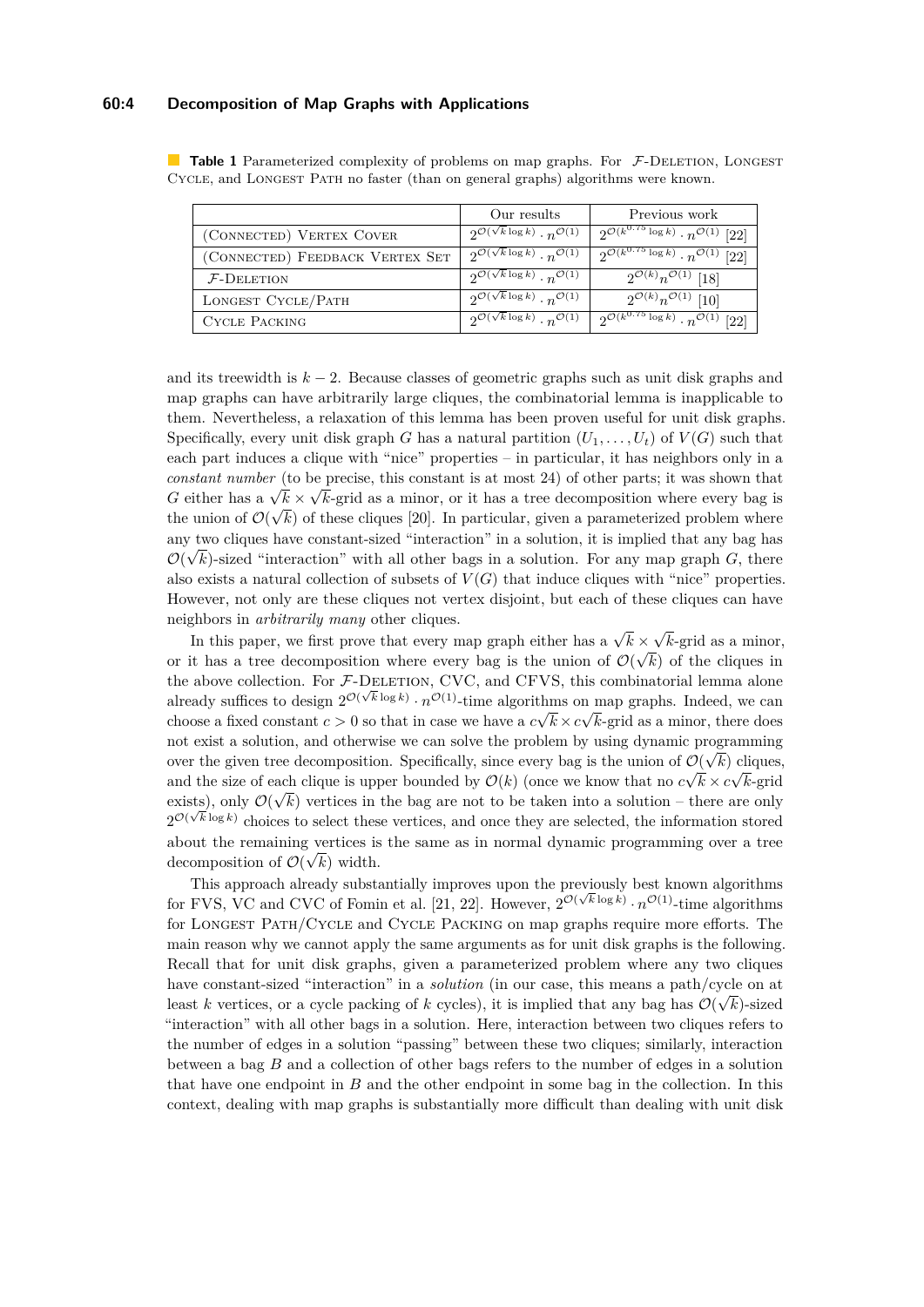graphs. In map graphs vertices in a clique can have neighbors in arbitrarily many other cliques in the collection rather than only in a constant number as in unit disk graphs. This is why it is difficult to obtain an  $\mathcal{O}(\sqrt{k})$ -sized "interaction" as for unit disk graphs.

Hence, we are forced to take a different approach for map graphs by bounding "the interaction within a clique across all the bags of a decomposition". Towards this, we first need to strengthen our tree decomposition. To explain the new properties required, we note that every clique in the aforementioned collection of cliques, say  $K$ , is either a single vertex or the neighborhood of some "special vertex" in an exterior bipartite graph (see Section [2\)](#page-4-0). Further, every vertex of *G* occurs as a singleton in  $K$ . We construct our decomposition in a way such that every bag is not necessarily a union of  $\mathcal{O}(\sqrt{k})$  cliques in K, but a union of carefully chosen subcliques of  $\mathcal{O}(\sqrt{k})$  cliques in K (with one subclique for each of these  $\mathcal{O}(\sqrt{k})$  cliques); subcliques of the same clique chosen in different bags may be different. We then prove properties that roughly state that, if we look at the collection of bags that include some vertex *v* of *G*, then this collection induces a subtree and a path as follows:  $\langle \clubsuit \rangle$ *the subtree consists of the bags that correspond to the singleton clique v, and the path goes "upwards" (in the tree decomposition) from the root of this subtree*. We thereby implicitly derive that in every bag  $B$ , every subclique of size larger than 1 can only have as neighbors vertices that are  $(i)$  in the bag  $B$  itself or in one of its descendants, or  $(ii)$  in cliques that have a subclique in the bag *B*. In particular, this means that if we prove that there exists a solution such that for any clique *K* in  $K$ , the number of edges in  $E(K)$  that "cross any bag  $B^{\prime\prime}$  (i.e., the edges in  $E(K)$  with one endpoint in *B* and the other in the collection of all bags that are not descendants of *B*) is a constant, then we obtain a bound of  $\mathcal{O}(\sqrt{k})$  on the interaction between any bag *B* and the collection of all bags that are not descendants of *B*. We prove the mentioned statement using property (♣). The proof that such a property simultaneously holds for all cliques and all bags is the most challenging part of the proof.

In Section [3](#page-6-0) we give our special tree decomposition of map graphs and in Section [4](#page-10-0) we explain its application in the algorithm for LONGEST CYCLE on map graphs. For the proofs of results marked with  $\star$  and all other results we refer to the full version of the paper.

# <span id="page-4-0"></span>**2 Preliminaries**

For any  $t \in \mathbb{N}$ , we use  $[t]$  and  $[t]_0$  as shorthands for  $\{1, 2, \ldots, t\}$  and  $\{0, 1, \ldots, t\}$ , respectively. For a set *U*, we use  $2^U$  to denote the power set of *U*. For a sequence  $\sigma = x_1 x_2 \dots x_n$  and any  $1 \leq i \leq j \leq n$ , the sequence  $\sigma' = x_i \dots x_j$  is called a *segment* of  $\sigma$ . For a sequence  $\sigma = x_1 x_2 \dots x_n$  and a subset  $Z \subseteq \{x_1, \dots, x_n\}$ , the restriction of  $\sigma$  on *Z*, denoted by  $\sigma|_Z$ , is the sequence obtained from  $\sigma$  by deleting the elements of  $\{x_1, \ldots, x_n\} \setminus Z$ .

**Graphs.** We use standard notation and terminology from the book of Diestel [\[16\]](#page-13-16) for graphrelated terms. Given a graph  $G$ , let  $V(G)$  and  $E(G)$  denote its vertex-set and edge-set, respectively. For a set  $Q$  of graphs we slightly abuse terminology and let  $V(Q)$  and  $E(Q)$ denote the union of the sets of vertices and edges of the graphs in Q, respectively. For a vertex subset  $X \subseteq V(G)$  in a graph *G*,  $E(X)$  denotes the set  $\{u, v\} \in E(G)$ :  $u, v \in X\}$ . For a graph *G* and a degree-2 vertex  $v \in V(G)$ , by *contracting v*, we mean deleting *v* from *G* and adding an edge between the two neighbors of *v* in *G*.

A binary tree is a rooted tree where each node has at most two children. In a labelled binary tree, for each node with two children one of the children is labelled as "left child" and the other child is labelled as "right child". A *postorder transversal* of a labelled binary tree *T* is the sequence  $\sigma$  of  $V(T)$  where for each node  $t \in V(T)$ , *t* appears after all its descendants,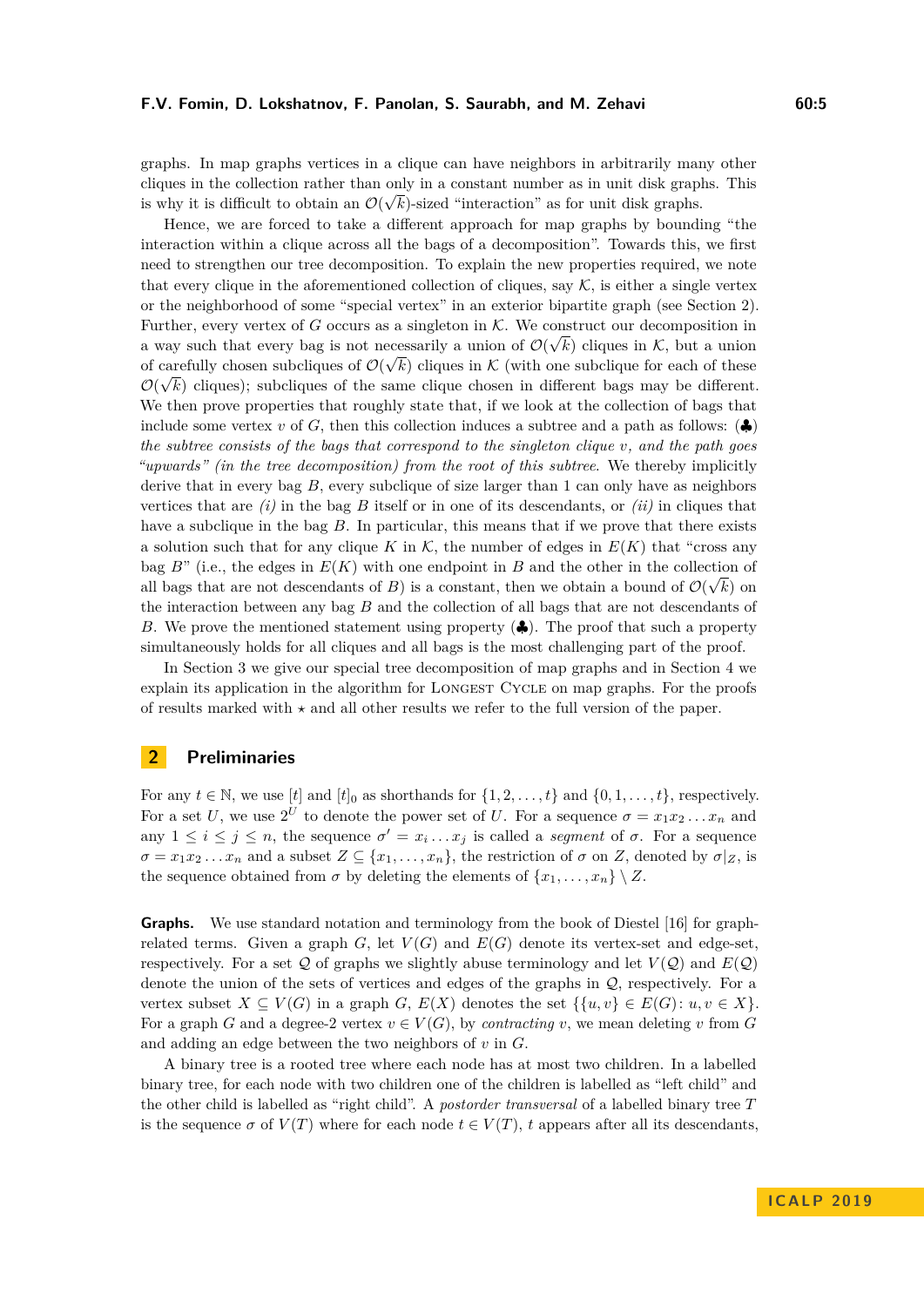#### **60:6 Decomposition of Map Graphs with Applications**

and if *t* has two children, then the nodes in the subtree rooted at the left child appear before the nodes in the subtree rooted at the right child. For a binary tree *T*, we say that a sequence  $\sigma$  of  $V(T)$  is a postorder transversal if there is a labelling of T such that  $\sigma$  is its postorder transversal.

 $\triangleright$  **Definition 2.1** (Treewidth). *A* tree decomposition *of a graph G is a pair*  $\mathcal{T} = (T_{\tau}, \beta_{\tau})$ *, where T is a rooted tree and*  $\beta_{\tau}$  *is a function from*  $V(T_{\tau})$  *to*  $2^{V(G)}$ *, that satisfies the following three conditions. (We use the term nodes to refer to the vertices of*  $T<sub>\tau</sub>$ .)

- **(a)**  $\bigcup_{x \in V(T)} \beta_{\tau}(x) = V(G)$ *.*
- **(b)** For every edge  $\{u, v\} \in E(G)$ , there exists  $x \in V(T_{\tau})$  such that  $\{u, v\} \subseteq \beta_{\tau}(x)$ .
- **(c)** For every vertex  $v \in V(G)$ , the set of nodes  $\{t \in V(T<sub>T</sub>) : v \in \beta<sub>T</sub>(t)\}\$  induces a *(connected) subtree of*  $T_{\tau}$ *.*

*The* width *of*  $\mathcal{T}$  *is*  $\max_{x \in V(T)} |\beta_{\tau}(x)| - 1$ *. Each set*  $\beta_{\tau}(x)$  *is called a* bag*. Moreover,*  $\gamma_{\tau}(x)$ *denotes the union of the bags of x and its descendants. The* treewidth *of G is the minimum width among all possible tree decompositions of*  $G$ *, and it is denoted by*  $\mathsf{tw}(G)$ *.* 

 $\blacktriangleright$  **Definition 2.2.** *A tree decomposition*  $\mathcal{T} = (T_{\tau}, \beta_{\tau})$  *of a graph G is* nice *if for the root r of*  $T_{\tau}$ , *it holds that*  $\beta_{\tau}(r) = \emptyset$ , *and each node*  $v \in V(T_{\tau})$  *is of one of the following types.* 

- *Leaf*: *v is a leaf in*  $T_{\tau}$  *and*  $\beta_{\tau}(v) = \emptyset$ *. This bag is labelled with leaf.*
- **Forget vertex**: *v* has exactly one child *u*, and there exists a vertex  $w \in \beta_{\tau}(u)$  such that  $\beta_{\tau}(v) = \beta_{\tau}(u) \setminus \{w\}$ . This bag is labelled with **forget** (w).
- **Introduce vertex**: *v* has exactly one child *u*, and there exists a vertex  $w \in \beta_{\tau}(v)$  such *that*  $\beta_{\tau}(v) \setminus \{w\} = \beta_{\tau}(u)$ *. This bag is labelled with <i>introduce*(w).
- *Join: v has exactly two children, u and w*, *and*  $\beta_{\tau}(v) = \beta_{\tau}(u) = \beta_{\tau}(w)$ *. This bag is*  $\overline{\phantom{a}}$ *labelled with join.*

We will use the following folklore observation and proposition in the later sections.

<span id="page-5-0"></span>▶ Observation 2.3. Let  $\mathcal{T}$  be a nice tree decomposition of a graph  $G$ *. For any*  $v \in V(G)$ , *there is exactly one node*  $t \in V(T_\tau)$  *such that t is labelled with forget(v).* 

<span id="page-5-1"></span>**Proposition 2.4** (Theorem 7.23 in [\[10\]](#page-13-15), [\[23,](#page-14-13) [28\]](#page-14-10)). *There exists an*  $\mathcal{O}(n^2)$  *time algorithm that given an n*-vertex planar graph G and  $t \in \mathbb{N}$ , either outputs a (nice) tree decomposition of  $G$  of width less than 5*t*, or constructs a  $t \times t$  grid minor in  $G$ *.* 

**Map graphs.** Map graphs are the intersection graphs of finitely many connected and interiordisjoint regions of the Euclidean plane. Map graphs can be represented as the *half-squares of planar bipartite graphs*. For a bipartite graph *B* with bipartition  $V(B) = W \oplus U$ , the half-square of *B* is the graph *G* with vertex set *W* and edge set is defined as follows: two vertices in *W* are adjacent in *G* if they are at distance 2 in *B*. It is known that the half-square of a planar bipartite graph is a map graph [\[7,](#page-13-0) [8\]](#page-13-1). Moreover, for any map graph *G*, there exists a planar bipartite graph *B* such that *G* is a half-square of *B* [\[7,](#page-13-0) [8\]](#page-13-1); we refer to such *B* as a planar bipartite graph *corresponding* to the map graph *G* (see Figure [1\)](#page-6-1).

Throughout this paper, we assume that any input map graph *G* is given with a corresponding planar bipartite graph *B*. This assumption is made without loss of generality in the sense that if *G* is given with an embedding instead to witness that it is a map graph, then *B* is easily computable in linear time [\[7,](#page-13-0) [8\]](#page-13-1). We remark that we consider map graphs as simple graphs, that is, there are no multiple edges between two vertices *u* and *v*, even if there are two or more internally vertex-disjoint paths of length 2 between *u* and *v* in *B*. For a map graph *G* with a corresponding planar bipartite graph *B* having bipartition  $V(B) = W \oplus U$ , we refer to the vertices in  $W = V(G)$  simply as *vertices* and the vertices in *U* as *special vertices*.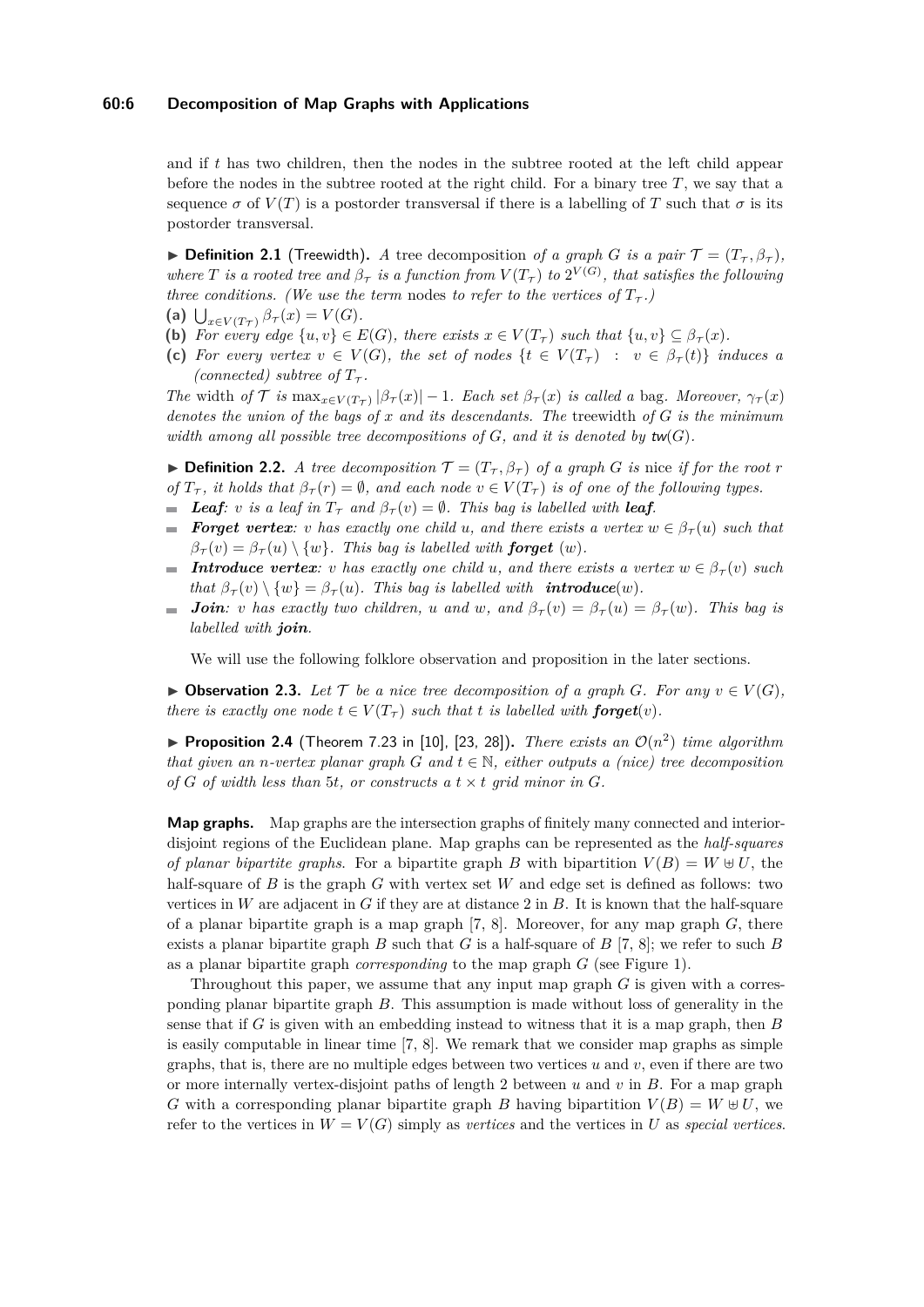<span id="page-6-1"></span>



**(c)** A corresponding planar bipartite graph *B* of the map graph *G*. Here, red colored vertices are special vertices.

**(d)** A tree decomposition  $\mathcal{D} = (T_{\mathcal{D}}, \beta_{\mathcal{D}})$  of *B* of width *<* 2. The nodes colored blue, green, red, and yellow are labelled with **introduce** $(v_i)$ , **introduce** $(r)$ , **forget** $(v_i)$  and **join**, resp.

**Figure 1** Example of a map graph *G*, and a corresponding planar bipartite graph *B*. Figure [1d](#page-6-1) represents a tree decomposition of *B* (obtained after deleting the leaves of a nice tree decomposition).

Moreover, we denote the special vertices by  $S(G)$ . Notice that for any  $s \in S(G)$ ,  $N_B(s)$  forms a clique in *G*; we refer to these cliques as *special cliques* of *G*. We remark that the collection K of cliques mentioned in Section [1](#page-1-0) refers to  $\{N_B(s): s \in S(G)\} \cup \{\{v\}: v \in V(G)\}.$ 

# <span id="page-6-0"></span>**3 Few Cliques Tree Decomposition of Map Graphs**

In this section, we define a special tree decomposition for map graphs. This decomposition will be derived from a tree decomposition of the bipartite planar graph corresponding to the given map graph. Once we have defined our new decomposition, we will gather a few of its structural properties that will be useful in designing fast subexponential time algorithms.

<span id="page-6-2"></span> $\triangleright$  **Definition 3.1.** Let G be a map graph with a corresponding planar bipartite graph B. Let  $\mathcal{D} = (T_{\mathcal{D}}, \beta_{\mathcal{D}})$  *be a tree decomposition of B of width less than*  $\ell$ *. A pair*  $\mathcal{D}' = (T_{\mathcal{D}'}, \beta_{\mathcal{D}'})$  *is called the*  $\ell$ -few cliques tree decomposition derived from D, or simply an  $(\ell, \mathcal{D})$ -FewCliTD, if *it is constructed as follows (see Figure [2\)](#page-8-0).*

- **1.** The tree  $T_{\mathcal{D}'}$  is equal to  $T_{\mathcal{D}}$ . Whenever  $\mathcal{D}'$  and  $\mathcal{D}$  are clear from context, we denote both  $T_{\mathcal{D}}$  *and*  $T_{\mathcal{D}}$  *by*  $T$ *.*
- **2.** For each node  $t \in V(T)$ ,  $\beta_{\mathcal{D}'}(t) = (\beta_{\mathcal{D}}(t) \cap V(G)) \cup (\bigcup_{s \in \beta_{\mathcal{D}}(t) \cap S(G)} N_B(s) \cap \gamma_{\mathcal{D}}(t))$ . That *is, for each node*  $t \in V(T)$ *, we derive*  $\beta_{\mathcal{D}'}(t)$  *from*  $\beta_{\mathcal{D}}(t)$  *by replacing every special vertex*  $s \in \beta_{\mathcal{D}}(t) \cap S(G)$  *by*  $N_B(s) \cap \gamma_{\mathcal{D}}(t)$ .

In words, the second item states that for every vertex  $v \in V(G)$  and node  $t \in V(T)$ , we have that  $v \in \beta_{\mathcal{D}'}(t)$  if and only if either (*i*)  $v \in \beta_{\mathcal{D}}(t) \cap V(G)$  or (*ii*)  $v \in N_B(s)$  for some  $s \in S(G) \cap \beta_{\mathcal{D}}(t)$  and  $v \in \beta_{\mathcal{D}}(t')$  for some node  $t'$  in the subtree of *T* rooted at *t*.

We can prove that the  $(\ell, \mathcal{D})$ -FewCliTD  $(T, \beta_{\mathcal{D}'})$  in Definition [3.1](#page-6-2) is a tree decomposition of *G* (see the full version of the paper for a proof). We remark that if we replace the term  $N_B(s) \cap \gamma_{\mathcal{D}}(t)$  by the term  $N_B(s)$  in the second item of Definition [3.1,](#page-6-2) then we still derive a tree decomposition, but then some of the properties proved later do not hold true.

To simplify statements ahead, from now on, we have the following notation.

Throughout the section, we fix a map graph *G*, a corresponding planar bipartite graph *B* of *G*, an integer  $\ell \in \mathbb{N}$ , a nice tree decomposition D of *B* of width less than  $\ell$  and an  $\ell$ -few *cliques tree decomposition*  $\mathcal{D}'$  of *G* derived from  $\mathcal{D}$  using Definition [3.1](#page-6-2)

Recall that  $T = T_{\mathcal{D}} = T_{\mathcal{D}}$  and that for each node  $t \in V(T)$ ,  $\beta_{\mathcal{D}'}(t)$  was obtained from  $\beta_{\mathcal{D}}(t)$  by replacing every special vertex  $s \in S(G)$  with  $N_B(s) \cap \gamma_{\mathcal{D}}(s)$ .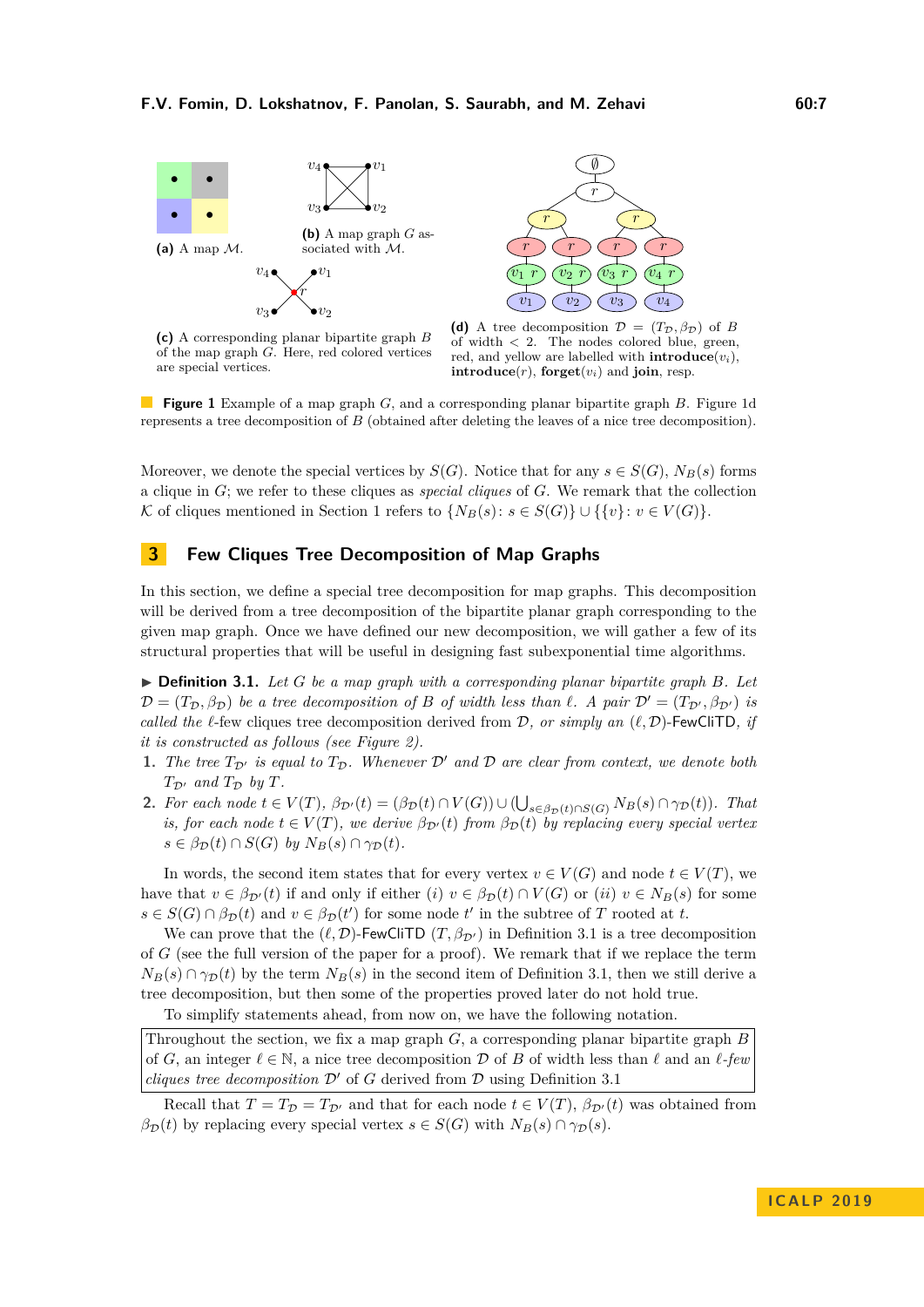#### **60:8 Decomposition of Map Graphs with Applications**

**► Definition 3.2.** For a node  $t \in V(T)$ , we use Original(*t*) to denote the set  $\beta_{\mathcal{D}}(t) \cap \beta_{\mathcal{D}'}(t)$ ,  $\mathsf{Fake}(t)$  *to denote the set*  $\beta_{\mathcal{D}'}(t) \setminus \beta_{\mathcal{D}}(t)$ , and Cliques(*t*) *to denote the set*  $\{N_B(s): s \in \mathcal{D}\}$  $S(G) \cap \beta_{\mathcal{D}}(t)$  *of special cliques of G.* 

Informally, for a node  $t \in V(T)$ , Original(*t*) denotes the set of vertices of  $V(G)$  present in the bag  $\beta_{\mathcal{D}}(t)$ , Fake(*t*) denotes the set of "new" vertices added to  $\beta_{\mathcal{D}'}(t)$  while replacing special vertices in  $\beta_{\mathcal{D}}(t)$ , and Cliques(*t*) is the set of special cliques in *G* that consist of one for each special vertex  $s \in \beta_{\mathcal{D}}(t)$ . For example, let *t* be the node in Figure [1d](#page-6-1) that is labelled with **forget** $(v_1)$  by D. Then, Original $(t) = \emptyset$ , Fake $(t) = \{v_1\}$  and Cliques $(t) = \{\{v_1, \ldots, v_4\}\}.$ 

In the remainder of this section we prove properties related to  $D$  and  $D'$ , which we use later in the paper. Towards the formulation of the first property, consider the tree decomposition  $\mathcal{D}'$  in Figure [2](#page-8-0) and the set of its nodes whose bags contain the vertex  $v_1$  as a "fake" vertex. This set of nodes forms a path with one end-vertex being the unique node  $t_{v_1}$ of *T* labelled with  $\textbf{forget}(v_1)$  by *D* and the other end-vertex being an ancestor of  $t_{v_1}$ . In fact, the set of nodes  $Q = \{t \in V(T): v_1 \in \mathsf{Fake}(t) \text{ and } r \in \beta_{\mathcal{D}}(t)\}$  forms the unique path in *T* from  $t_{v_1}$  to  $t_r$  where  $t_r$  is the unique child of the node labelled with **forget** $(r)$  by  $\mathcal{D}$ . This observation is abstracted and formalized in the following lemma.

<span id="page-7-0"></span>► **Lemma 3.3.** *Let*  $v \in V(G)$  *and*  $s \in S(G)$  *such that*  $v \in N_B(s)$  *and*  $Q = \{t \in V(T) : v \in V(G) \}$  $\mathcal{F}_0^{\mathcal{A}}(t)$  and  $s \in \beta_{\mathcal{D}}(t) \} \neq \emptyset$ . Let x be the node in T labelled with **forget**(*v*) by D, and y be *the unique child of the node labelled with forget*(*s*) *by* D*. Then, y is an ancestor of x, and Q induces a path in T which is the unique path between x and y in T.*

**Proof.** First, we prove that *Q* induces a (connected) subtree of *T*. Suppose not. Then, there exist two connected components  $C_1$  and  $C_2$  of  $T[Q]$  such that there exists a path P in T from a vertex in  $C_1$  to a vertex in  $C_2$  whose internal vertices all belong to  $V(T) \setminus Q$ . By Property (*c*) of the tree decomposition D, we have that  $s \in \beta_{\mathcal{D}}(t)$  for any  $t \in V(P)$ . Moreover, there is an internal vertex *w* of *P* such that *w* is an ancestor of one of the end-vertices of *P*. This implies that  $v \in \gamma_D(w)$ , because *v* belong to the bags of the endpoints of *P* (by the definition of *Q* and Fake). As we have also shown that  $s \in \beta_{\mathcal{D}}(t)$  for all  $t \in V(P)$ , this implies that  $w \in Q$ , which is a contradiction. Hence, we have proved that  $T[Q]$  is connected.

Next, we prove that  $T[Q]$  is a path such that one of its endpoints is a descendant of the other. Towards this, it is enough to prove that  $(i)$  for any distinct  $t, t' \in Q$ , either *t* is a descendant of  $t'$  or  $t'$  is a descendant of  $t$ . For the sake of contradiction, assume that there exist  $t, t' \in Q$  such that neither *t* is a descendent of *t'* nor *t'* is a descendent of *t*. By the definition of *Q* and because  $t, t' \in Q$ , we have that  $v \in \gamma_{\mathcal{D}}(t)$  and  $v \in \gamma_{\mathcal{D}}(t')$ . Thus by Property (*c*) of the tree decomposition  $D$ , we have that  $v \in \beta_{\mathcal{D}}(t)$  and  $v \in \beta_{\mathcal{D}}(t')$ . Because  $v \in \mathsf{Fake}(t)$  and  $v \in \mathsf{Fake}(t')$ , this is a contradiction to the definition of Fake.

It remains to prove that *y* is an ancestor of *x* and that *x* and *y* are endpoints of *T*[*Q*]. First, we prove that x is an end-vertex of the path  $T[Q]$ . Let  $x'$  be the only child of x. To prove *x* is an end-vertex of the path *T*[*Q*], it is enough to show that  $x \in Q$  and  $x' \notin Q$ . Since *x* is labelled with **forget** $(v)$  by  $D$ , we have that  $v \notin \beta_D(x)$ ,  $v \in \beta_D(x')$ , and  $v \in \gamma_D(x)$ . This implies that  $v \in \text{Original}(x')$  and hence  $x' \notin Q$ . Now, we prove that  $x \in Q$ . For this purpose, let  $R = \{t \in V(T) : s \in \beta_{\mathcal{D}}(t)\}\)$ . Clearly,  $Q \subseteq R$ . By Property (*c*) of the tree decomposition  $\mathcal{D}$ , we have that  $T[R]$  is connected. We have already proved that  $T[Q]$  is a path and since  $Q \subseteq R$ , *T*[*Q*] is a path in *T*[*R*]. Since *x* is labelled with **forget**(*v*) by *D*, for any node *x*<sup>"</sup> in the subtree rooted at *x* and  $x'' \neq x$ , either  $v \in \beta_{\mathcal{D}}(x'')$  or  $v \notin \gamma_{\mathcal{D}}(x'')$  (this fact follows from Property (*c*) of D). This implies that *Q* contains no node in the subtree of *T* rooted at *x* and not equal to x. Moreover, observe that there exists a node  $x^*$  in the subtree of  $T$  rooted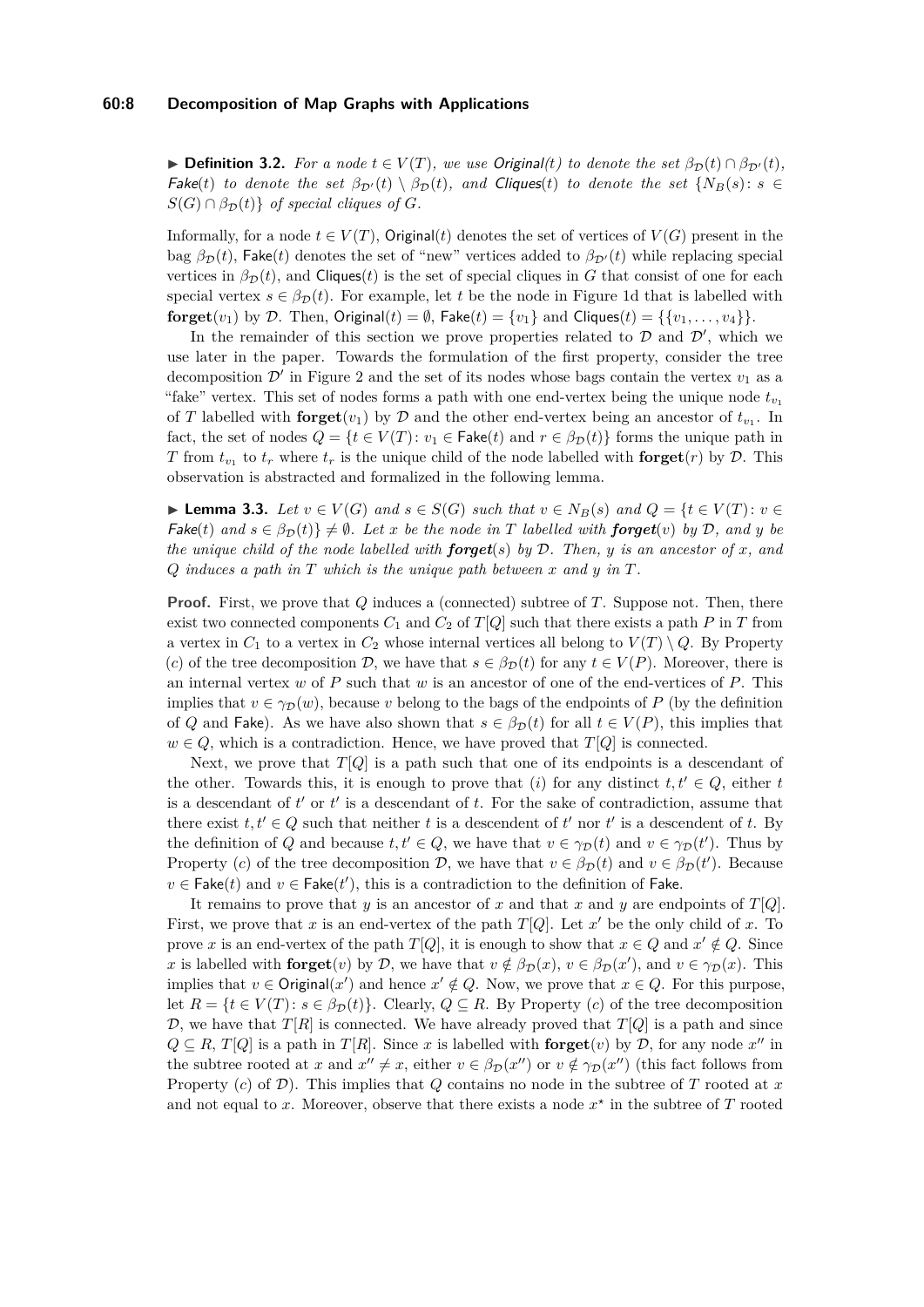<span id="page-8-0"></span>

**Figure 2** An  $(\ell, \mathcal{D})$ -FewCliTD  $\mathcal{D}'$  derived from the nice tree decomposition  $\mathcal{D}$  in Figure [1d](#page-6-1) using Definition [3.1.](#page-6-2) The labels of the nodes in  $\mathcal{D}'$  are mentioned on the right.

at *x* such that  $\{s, v\} \subseteq \beta_{\mathcal{D}}(x^*)$  and hence  $x^* \in R$ . Now, since *Q* is non-empty and *T*[*Q*] is connected, we have that  $s \in \beta_{\mathcal{D}}(x)$ . Since  $v \notin \beta_{\mathcal{D}}(x)$ ,  $v \in \gamma_{\mathcal{D}}(x)$  and  $s \in \beta_{\mathcal{D}}(x)$ , we conclude that  $x \in Q$ . Thus, we have proved that *x* is an end-vertex of the the path *T*[*Q*].

Next we prove that *y* is the other end-vertex of the path  $T[Q]$  and *y* is an ancestor of x. Since *y* is the only child of the node *y*' labelled with **forget**(*s*), we have that  $s \in \beta_{\mathcal{D}}(y)$ and  $s \notin \beta_{\mathcal{D}}(y')$ . This implies that  $y' \notin Q$ . Thus to prove that *y* is an end-vertex of the path *T*[*Q*], it is enough to prove that  $y \in Q$ . Since  $s \in \beta_{\mathcal{D}}(x)$ ,  $s \in \beta_{\mathcal{D}}(y)$ ,  $s \notin \beta_{\mathcal{D}}(y')$  and *y'* is the parent of *y*, by Property  $(c)$  of  $D$ , we have that *y* is an ancestor of *x*. This also implies that  $v \in \gamma_D(y)$  and  $v \notin \beta_D(y)$ . Hence,  $y \in Q$ . This completes the proof of the lemma.

In the next lemma we show that for any special vertex  $s \in S(G)$  and any node *t* in *T* labelled with **introduce** $(s)$  by  $D$ , it holds that  $t$  and its child carry the "same information".

<span id="page-8-1"></span>▶ **Lemma 3.4**  $(\star)$ . Let  $s \in S(G)$  and  $t$  be a node in  $T$  labelled with **introduce**(*s*) by  $D$ . Let *t* be the only child of *t*. Then, Original(*t*) = Original(*t*<sup> $\prime$ </sup>) and Fake(*t*) = Fake(*t'*).

Next, we see a property of nodes  $t \in V(T)$  labelled with **join**.

<span id="page-8-2"></span> $\blacktriangleright$  **Lemma 3.5** ( $\star$ ). Let t be a node in T labelled with join by D, and  $t_1$  and  $t_2$  are its chil*dren. Then, Original*(*t*) = Original(*t*<sub>1</sub>) = Original(*t*<sub>2</sub>)*, Cliques*(*t*) = Cliques(*t*<sub>1</sub>) = Cliques(*t*<sub>2</sub>)*,*  $Fake(t_1) \cap Fake(t_2) = \emptyset$ , and  $Fake(t) = Fake(t_1) \cup Fake(t_2)$ .

Now, we define a notion of *nice*  $\ell$ -*few cliques tree decomposition* of *G* as the tree decomposition of *G* derived from a nice tree decomposition  $D$  of *B* of width  $\lt \ell$  (see Definition [3.1\)](#page-6-2) with additional labeling of nodes. In what follows, we describe this additional labeling of nodes. Towards this, observe that because of Lemma [3.4,](#page-8-1) for any special vertex  $s \in S(G)$ and any node  $t \in V(T)$  labelled with **introduce**(*s*) by  $D$ , the bags  $\beta_{D'}(t)$  and  $\beta_{D'}(t')$  carry the "same information" where  $t'$  is the only child of  $t$ . Informally, one may choose to handle these nodes by contracting them. However, to avoid redundant proofs ahead, instead of getting rid of such nodes, we label them with **redundant** in  $\mathcal{D}'$ . Next, we explain how to label other nodes of *T* in the decomposition  $\mathcal{D}'$  (see Figure [2\)](#page-8-0). To this end, let  $t \in V(T)$ .

- If *t* is labelled with **leaf** by  $D$ , then we label *t* with **leaf**. Here,  $\beta_{\mathcal{D}'}(t) = \emptyset$ .
- If *t* is labelled with **introduce**(*v*) by  $D$  for some  $v \in V(G)$ , then we label *t* with  $\overline{\phantom{a}}$ **introduce**(*v*). In this case, *t* has only one child *t*' in *T* and  $\beta_{\mathcal{D}'}(t) \setminus \{v\} = \beta_{\mathcal{D}'}(t')$ .
- If *t* is labelled with **forget** $(v)$  by  $D$  for some  $v \in V(G)$  and  $v \in \text{Fake}(t)$ , then we label *t* with **fake introduce**(*v*). In this case, *t* has only one child *t*' and  $\beta_{\mathcal{D}'}(t) = \beta_{\mathcal{D}'}(t')$ , but Original(*t*) = Original(*t'*) \ {*v*} and Fake(*t*) = Fake(*t'*)  $\cup$  {*v*}.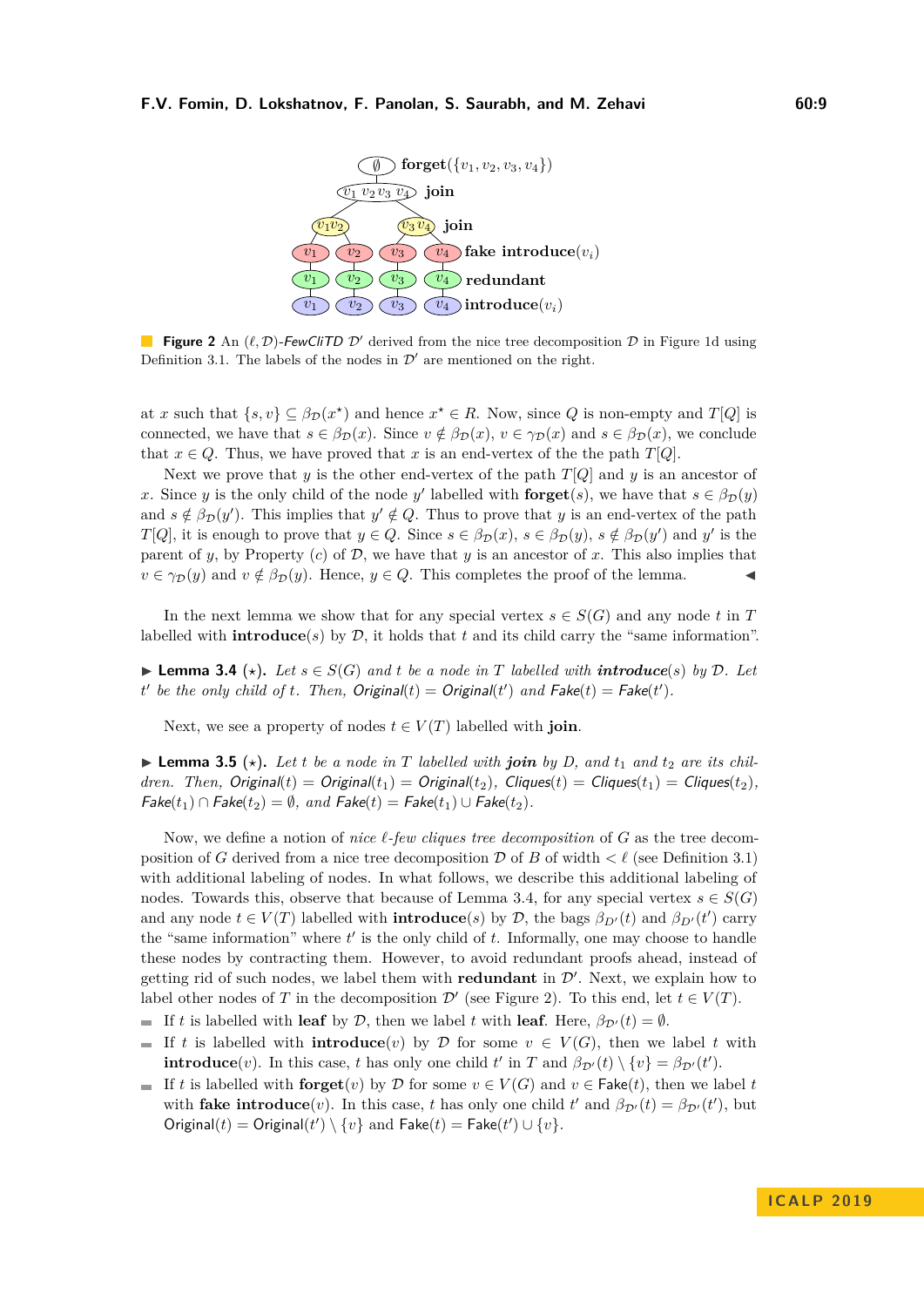#### **60:10 Decomposition of Map Graphs with Applications**

- If t is labelled with **forget** $(v)$  by D for some  $v \in V(G)$  and  $v \notin \mathsf{Fake}(t)$ , then we label *t* with **forget** $(v)$ . In this case, *t* has only one child  $t'$ ,  $\beta_{\mathcal{D}'}(t) = \beta_{\mathcal{D}'}(t') \setminus \{v\}$ , Original(*t*) = Original(*t'*) \{*v*} and Fake(*t*) = Fake(*t'*).
- Suppose *t* is labelled with **forget**(*s*) by  $\mathcal{D}$  for some *s* ∈ *S*(*G*). Then, *t* has only one child *t*<sup>*t*</sup>. Here, we label *t* with  $\textbf{forget}(\beta_{\mathcal{D}'}(t') \setminus \beta_{\mathcal{D}'}(t))$ . In this case,  $\textbf{False}(t) \subseteq \textbf{False}(t')$  and  $Original(t) = Original(t')$ .
- If *t* is labelled with **join** by D, then we label *t* with **join**. Let  $t_1$  and  $t_2$  be the children of *t*. Then,  $Original(t) = Original(t_1) = Original(t_2)$ ,  $Cliques(t) = Cliques(t_1) = Cliques(t_2)$ , Fake( $t_1$ ) ∩ Fake( $t_2$ ) =  $\emptyset$ , and Fake( $t$ ) = Fake( $t_1$ ) ∪ Fake( $t_2$ ). (See Lemma [3.5\)](#page-8-2).
- If *t* is labelled with **introduce**(*s*) for some  $s \in S(G)$ , then we label *t* with **redundant**.

This completes the definition of the nice  $\ell$ -few cliques tree decomposition of *G* derived from  $\mathcal{D}$ , to which we simply call an  $(\ell, \mathcal{D})$ -NFewCliTD. Notice that for each node t in T,  $|\text{Original}(t)| + |\text{Cliques}(t)| \leq \ell$ . That is, for any node  $t \in V(T)$ , there exist  $i, j \in \mathbb{N}$  such that  $i + j \leq \ell$ , the cardinality of Original(*t*) is at most *i*, and the vertices in  $\beta_{\mathcal{D}'}(t) \setminus$  Original(*t*) were obtained from at most  $j$  special cliques. From now on, we assume that  $\mathcal{D}'$  is an  $(\ell, \mathcal{D})$ -NFewCliTD of a map graph *G*.

Since the number of nodes with label **forget** $(v)$  in the tree decomposition  $D$  is exactly one for any  $v \in V(B)$  (see Observation [2.3\)](#page-5-0), *at most one* node in T is labelled with **fake introduce** $(v)$  in  $\mathcal{D}'$ . This is formally stated in the following observation.

- <span id="page-9-0"></span>▶ Observation 3.6. *Let*  $t \in V(T)$  *and*  $v \in$  Fake(*t*)*. Then,*
- (i) there is a unique node  $t' \in V(T)$  such that  $t'$  is labelled with **fake introduce**(*v*) in  $\mathcal{D}'$ ,
- (ii) *t is an ancestor of*  $t'$  *or*  $t = t'$ *, and*
- (iii) *for any node*  $t''$  *in the unique path between*  $t$  *and*  $t'$ *, we have that*  $v \in \text{Fake}(t'')$ *.*

The correctness of Observation [3.6](#page-9-0) follows from Observation [2.3](#page-5-0) and Lemma [3.3.](#page-7-0) The discussion above, along with Proposition [2.4,](#page-5-1) implies the following lemma.

<span id="page-9-1"></span> $\blacktriangleright$  **Lemma 3.7** ( $\star$ ). *Given a map graph G, a corresponding planar bipartite graph B, and an integer*  $\ell \in \mathbb{N}$ *, in time*  $\mathcal{O}(n^2)$ *, one can either correctly conclude that B contains an*  $\ell \times \ell$ *grid as a minor, or compute a nice tree decomposition* D *of B of width less than* 5*` and a*  $(5\ell, \mathcal{D})$ -NFewCliTD of  $G$ .

Lastly, we prove an important property of  $\mathcal{D}'$ . In particular, the edges considered in the following lemma are precisely those that connect the vertices "already seen" (when we use dynamic programming (DP)) with vertices to "see in the future".

► **Lemma 3.8.** *For any node*  $t \in V(T)$ *, the edges with one endpoint in*  $\gamma_{\mathcal{D}'}(t)$  *and other in*  $V(G) \setminus \gamma_{\mathcal{D}'}(t)$  *are of two kinds:* (*i*) *edges incident with vertices in Original(t), and (<i>ii*) *edges belonging to some special clique in* Cliques(*t*) *(these edges are incident to vertices in* Fake(*t*)*).*

**Proof.** Fix  $t \in V(T)$ . Since  $\mathcal{D}'$  is a tree decomposition of *G*, for any edge  $e \in E(G)$  with one endpoint in  $\gamma_{\mathcal{D}'}(t)$  and other in  $V(G) \setminus \gamma_{\mathcal{D}'}(t)$ , the endpoint of *e* in  $\gamma_{\mathcal{D}'}(t)$  should belong to  $\beta_{\mathcal{D}'}(t)$ . Let *u* be the endpoint of *e* that belongs to  $\beta_{\mathcal{D}'}(t)$ , and *v* be the other endpoint of *e*. Notice that the set  $\beta_{\mathcal{D}'}(t)$  is partitioned into Original(*t*) and Fake(*t*), so *u* belongs to either Original(*t*) or Fake(*t*), and in the former case we are done. We now assume that  $u \in \text{Fake}(t)$ .

Since  $\{u, v\} = e \in E(G)$ , there is a special vertex  $s \in S(G)$  such that  $\{u, s\}, \{v, s\} \in E(B)$ . If  $s \in \beta_{\mathcal{D}}(t)$ , then the edge  $\{u, v\}$  belongs to the special clique  $K = N_B(s)$  in *G* and  $K \in \text{Cliques}(t)$ . We claim that indeed  $s \in \beta_{\mathcal{D}}(t)$ . Towards this, notice that  $u \in \text{Fake}(t)$ . This implies that  $u \notin \beta_{\mathcal{D}}(t)$ , but *u* is present in a bag  $\beta_{\mathcal{D}}(t')$  of some descendant  $t'$  of  $t$ . Moreover, since  $\{u, s\} \in E(B)$ , we further know that  $\{u, s\} \subseteq \beta_{\mathcal{D}}(t_1)$  for some descendent  $t_1$  of  $t$ . Since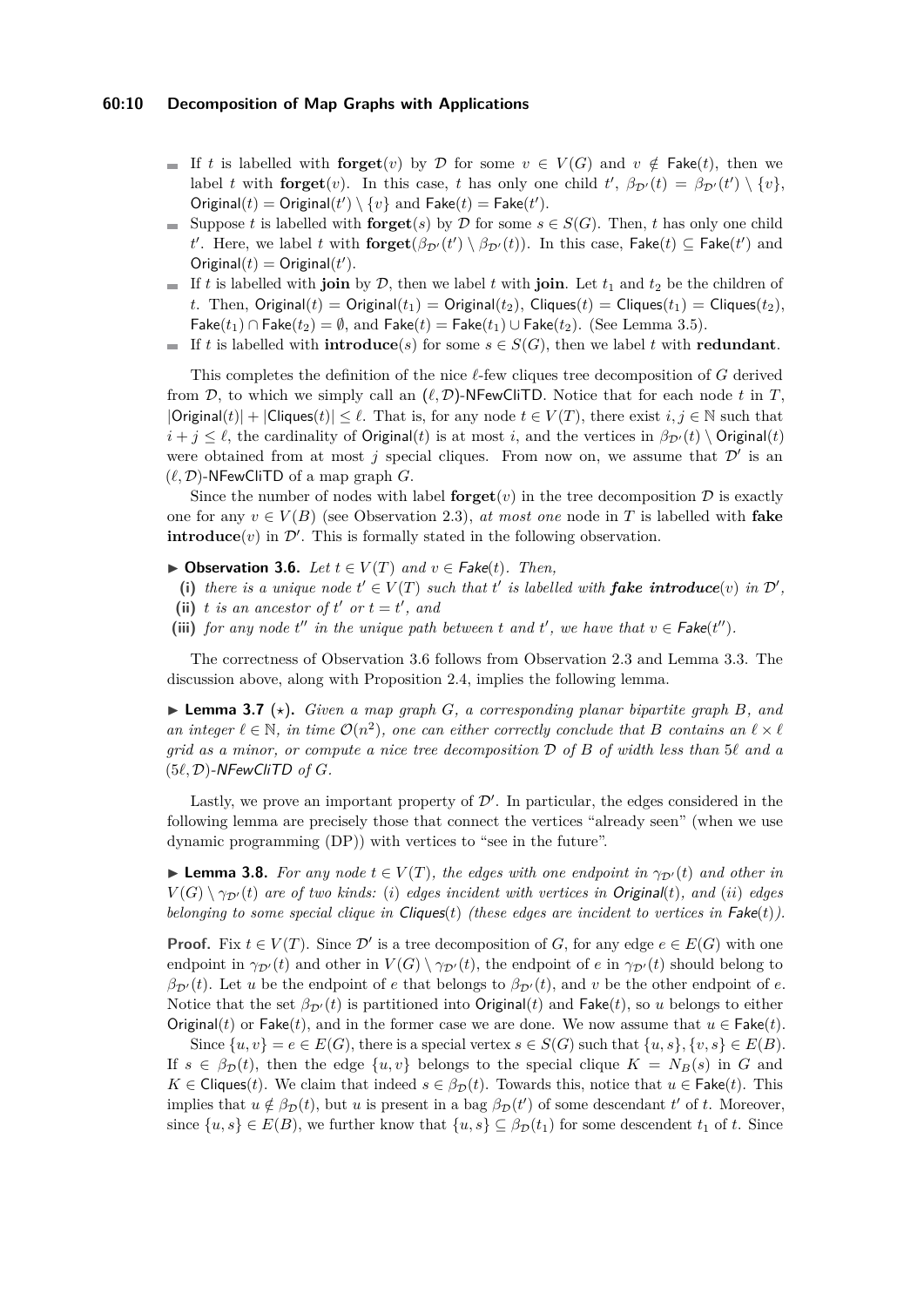$\{v, s\} \in E(B)$  and  $v \notin \gamma_{\mathcal{D}'}(t)$ , there is a bag  $\beta_{\mathcal{D}}(t_2)$  such that  $\{v, s\} \subseteq \beta_{\mathcal{D}}(t_2)$  and  $t_2$  is not a

# descendent of *t*. Thus, since  $s \in \beta_{\mathcal{D}}(t_1) \cap \beta_{\mathcal{D}}(t_2)$ , by Property (*c*) of the tree decomposition D, we have that  $s \in \beta_{\mathcal{D}}(t)$ . This completes the proof of the lemma.

# <span id="page-10-0"></span>**4 Longest Cycle**

In this section we prove the following theorem.

<span id="page-10-2"></span>**Fheorem 4.1.** LONGEST CYCLE *on map graphs can be solved in*  $2^{\mathcal{O}(\sqrt{k}\log k)} \cdot n^{\mathcal{O}(1)}$  *time.* 

Notice that if there is a special vertex  $s \in S(G)$  such that  $|N_B(s)| \geq k$ , then *G* has a cycle of length at least  $k$ , because  $N_B(s)$  forms a clique in  $G$ . Moreover, observe that if there is a "large enough" grid in *B*, then we can answer Yes. These observations along with Lemma [3.7](#page-9-1) lead to the following lemma.

<span id="page-10-1"></span>**Lemma 4.2** ( $\star$ ). There is an algorithm that given an instance  $(G, B, k)$  of LONGEST CYCLE, *runs in time*  $\mathcal{O}(n^2)$ *, and either correctly concludes that G has a cycle of length at least k, or outputs a nice tree decomposition*  $D$  *of*  $B$  *of width*  $\lt 5\sqrt{2k}$  *and a* (5 $\sqrt{2k}$ , D)-NFewCliTD  $D'$  *outputs a nice tree decomposition*  $D$  *of*  $B$  *of width*  $\lt 5\sqrt{2k}$  *and a* (5 $\sqrt{2k}$ , D)-NFewCliTD  $D'$ *of G such that for each node*  $t \in V(T)$ ,  $|\beta_{\mathcal{D}'}(t)| \leq 5\sqrt{2} \cdot k^{1.5}$ .

Because of Lemma [4.2,](#page-10-1) to prove Theorem [4.1,](#page-10-2) we may assume that the input contains because of Lemma 4.2, to prove Theorem 4.1, we may assume that the mput contains<br>a  $(5\sqrt{2k}, \mathcal{D})$ -NFewCliTD  $\mathcal{D}'$  of *G* (derived from a nice tree decomposition  $\mathcal{D}$  of *B*) such that for each node  $t \in V(T)$ ,  $|\beta_{\mathcal{D}'}(t)| \leq 5\sqrt{2} \cdot k^{1.5}$ . That is, from now on, we fix our input to be an instance  $(G, B, k)$  of LONGEST CYCLE, a nice tree decomposition  $D$  of  $B$  and a (5 $\sqrt{2k}$ , D)-NFewCliTD D' of *G* such that for each node  $t \in V(T)$ ,  $|\beta_{\mathcal{D}'}(t)| \leq 5\sqrt{2} \cdot k^{1.5}$ . Towards the proof of Theorem [4.1,](#page-10-2) the main ingredient is to prove the following claim: if *G* has a cycle of length  $\ell$ , then there is a cycle C of length  $\ell$ , with the following property.

For each node  $t \in V(T)$ , the number of edges of  $E(C)$  with one endpoint in  $\beta_{\mathcal{D}'}(t)$  and the other in  $V(G) \setminus \gamma_{\mathcal{D}'}(t)$  is upper bounded by  $\mathcal{O}(\sqrt{k})$ .

The above mentioned property is encapsulated in the following sublinear crossing lemma.

<span id="page-10-3"></span> $\triangleright$  **Lemma 4.3** (Sublinear Crossing Lemma ( $\star$ )). Let C be a cycle in G. Then there is a cycle *C*<sup> $\prime$ </sup> *of the same length as C such that for any node*  $t \in V(T)$ *, the number of edges in*  $E(C')$ *with one endpoint in*  $\beta_{\mathcal{D}'}(t)$  *and the other in*  $V(G) \setminus \gamma_{\mathcal{D}'}(t)$  *is at most*  $20\sqrt{2k}$ *.* 

Lemma [4.3](#page-10-3) lies at the heart of the proof of Theorem [4.1](#page-10-2) and is one of the main technical contributions of the paper. Assuming Lemma [4.3,](#page-10-3) the proof of Theorem [4.1](#page-10-2) is by designing contributions of the paper. Assuming Lemma 4.5, the proof of Theorem 4.1 is by designing<br>a DP algorithm on a  $(5\sqrt{2k}, \mathcal{D})$ -NFewCliTD of *G*. This part is similar to the algorithm for Longest Cycle in [\[20\]](#page-14-12) on a so called *special path decomposition*. The main ingredient of Lemma [4.3](#page-10-3) is the following lemma (Lemma [4.4\)](#page-10-4). The proof of Lemma [4.3](#page-10-3) is by an inductive argument assuming Lemma [4.4.](#page-10-4) The rest of the section is devoted to the proof of Lemma [4.4.](#page-10-4)

<span id="page-10-4"></span> $\blacktriangleright$  **Lemma 4.4.** Let C be a cycle in G and K be a special clique in G. Then, there is a *cycle*  $C'$  *of the same length as*  $C$  *such that*  $E(C') \setminus E(K) = E(C) \setminus E(K)$  *and for any node*  $t \in V(T)$ , the number of edges of  $E(C') \cap E(K)$  with one endpoint in  $Fake(t) \cap K$  and the *other in*  $V(G) \setminus \gamma_{\mathcal{D}'}(t)$  *is at most* 4*.* 

Before formally proving Lemma [4.4,](#page-10-4) we give a high level overview of the proof and an auxiliary lemma which we use in the proof of Lemma [4.4.](#page-10-4) The proof idea is to change the edges of  $E(K) \cap E(C)$  in *C* (because in Lemma [4.4](#page-10-4) our objective is to bound the "crossing" edges" from a subset of  $E(K)$  for each node  $t \in V(T)$  to obtain a new cycle  $C'$  of the same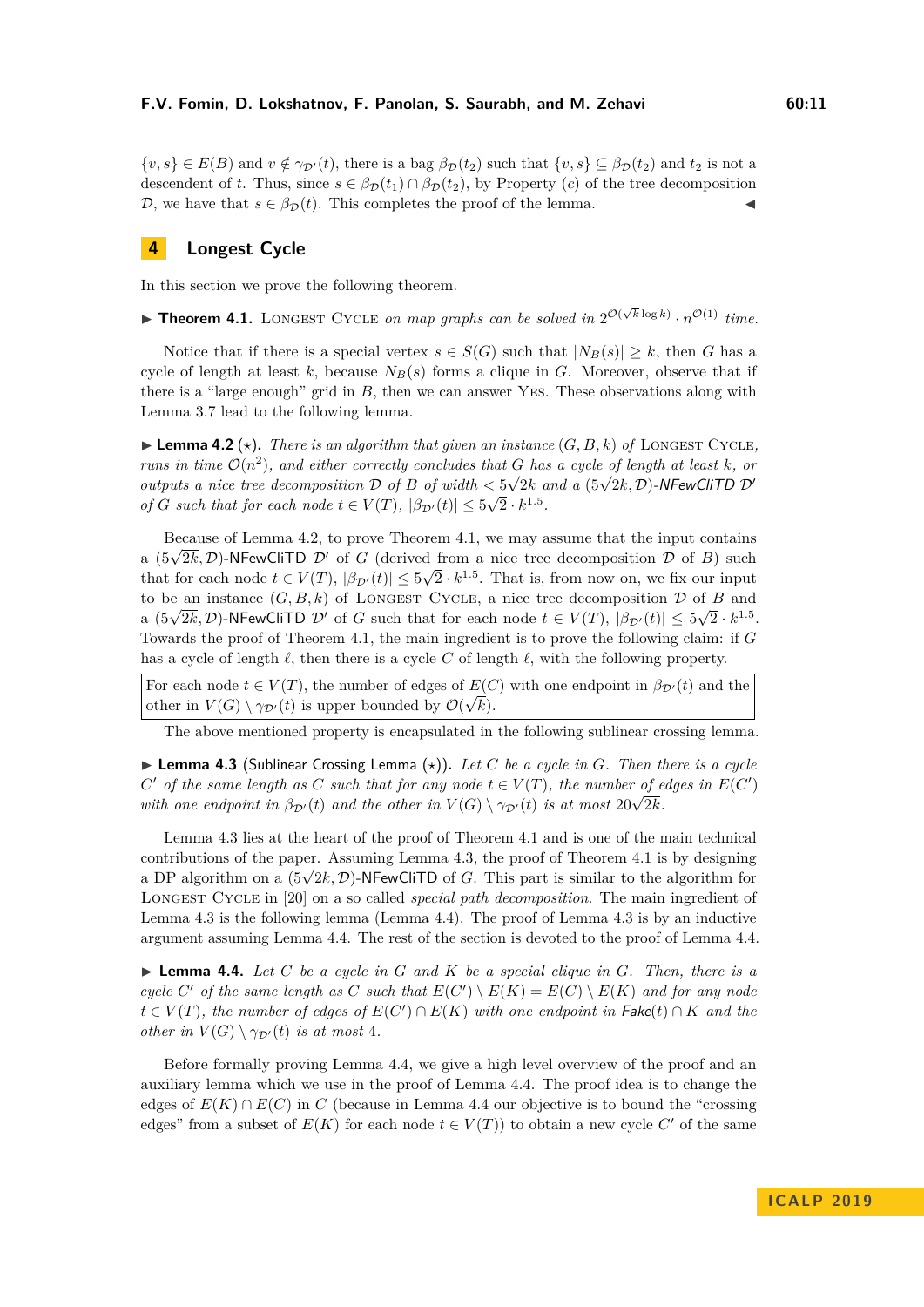### **60:12 Decomposition of Map Graphs with Applications**

length as *C* that satisfies the following property: (*i*) for any node  $t \in V(T)$ , the number of edges of  $E(C') \cap E(K)$  with one endpoint in  $\mathsf{Fake}(t) \cap K$  and the other in  $V(G) \setminus \gamma_{\mathcal{D}'}(t)$  is at most 4. For the ease of presentation, assume that  $K \subset V(C)$ . Now, consider the graph  $\mathcal P$ obtained from the cycle *C* after deleting edges in  $E(K)$ . Without loss of generality assume that  $E(C) \cap E(K) \neq \emptyset$ . Otherwise, Lemma [4.4](#page-10-4) is true where  $C' = C$ . We consider  $P$  as a collection of vertex-disjoint paths where the end-vertices of the paths are in *K*. Some paths in P may be of length 0. Let Z be the set of end-vertices of the paths in P. Clearly,  $Z \subseteq K$ . We will "complete" the collection of paths  $P$  to a cycle by adding edges from  $E(Z)$  satisfying Statement (*i*). Any cycle C' with  $V(C') = V(\mathcal{P})$  has the same length as C. So, all the work that is required for us is to complete the collection of paths  $P$  to a cycle by adding edges from  $E(Z)$  satisfying Statement (*i*). Towards that, let  $\hat{\sigma} = v_1, \ldots, v_{k'}$  be an arbitrary sequence of vertices in *Z*. We show (in Claim [4.7\)](#page-12-0) that (*ii*) there is a subset of edges  $F \subseteq E(Z)$  such that  $E(\mathcal{P}) \cup F$  forms a cycle C' with vertex set  $V(\mathcal{P})$  and for any  $j \in [k']$ , the number of edges in *F* with one endpoint in  $\{v_1, \ldots, v_i\}$  and the other in  $\{v_{i+1}, \ldots, v_{k'}\}$  is at most 2. This implies that for any  $1 \leq i \leq j \leq k'$ , the number of edges in *F* with one endpoint in  $\{v_i, \ldots, v_j\}$  and the other in  $Z \setminus \{v_i, \ldots, v_j\}$  is at most 4. In the light of Statement *(ii)*, our aim will be to prove that *(iii)* for any node  $t \in V(T)$ , there exist  $1 \le i \le j \le k'$  such that  $\mathsf{Fake}(t) \cap Z \subseteq \{v_i, \ldots, v_j\}$  and no vertex in  $Z \setminus \gamma_{\mathcal{D}'}(t)$  belongs to  $\{v_i, \ldots, v_j\}$ . Then, Statement (*i*) will follow (because edges of  $C'$  incident with vertices in  $K \setminus Z$  are from  $E(G) \setminus E(K)$  and will not be counted in Statement (*i*)). In fact, we will prove that there is a sequence  $\sigma$  on *Z* (derived from a postorder transversal of *T*) such that Statement *(iii)* is true (see Claim [4.8\)](#page-12-1). The proof of Statement (*ii*) is encapsulated in the following lemma.

<span id="page-11-0"></span>**Lemma 4.5** ( $\star$ ). Let  $\ell \geq 3$  *be an integer.* Let  $u_1, \ldots, u_\ell$  *be a sequence of vertices in a graph H* where  $X = \{u_1, \ldots, u_\ell\}$  *is a clique in H. Let*  $\mathcal Q$  *be a family of vertex-disjoint paths in H (which possibly contains paths of length* 0*)* such that each  $v \in X$  *is an end-vertex of a path in*  $\mathcal{Q}$  and  $E(\mathcal{Q}) \cap E(X) = \emptyset$ . Then, there is a set  $F \subseteq E(X)$  with the following conditions.

- (a)  $E(Q) ∪ F$  *forms a cycle containing all the vertices of*  $V(Q)$ *,*
- **(b)** For any  $j \in [\ell]$ , the number of edges in F with one endpoint in  $\{u_1, \ldots, u_j\}$  and the *other in*  $\{u_{j+1}, \ldots, u_{\ell}\}\$  *is at most* 2*.*

Next, we move to a formal proof of Lemma [4.4.](#page-10-4)

**Proof of Lemma [4.4.](#page-10-4)** Without loss of generality, assume that  $K \subseteq V(C)$ . Otherwise, we can consider the statement of the lemma for cycle *C* in the graph  $G' = G - (K \setminus V(C))$  and special clique  $K \cap V(C)$  of *G*<sup> $\prime$ </sup>. We also assume that  $E(C) \cap E(K) \neq \emptyset$ , else the correctness is trivial because we can take  $C'$  as  $C$ .

Let  $\pi'$  be a postorder transversal of the nodes in the rooted binary tree *T*, and let  $\pi$  be the restriction of  $\pi'$  where we only keep the nodes that are labeled with **fake introduce** $(v)$ for some  $v \in K$ . Denote  $\pi = t_1, \ldots, t_{k}$  such that each  $t_i, i \in [k'']$ , is labelled with **fake introduce**( $x_i$ ) where  $x_i$  ∈ *K*. Notice that  $\bigcup_{t \in V(T)}$  Fake(*t*) ∩ *K* = { $x_1, \ldots, x_{k}$ <sup>*v*</sup>} (by Observation [3.6\)](#page-9-0). Let  $\sigma_1$  be the sequence  $x_1, \ldots, x_{k''}$  and  $U = \{x_1, \ldots, x_{k''}\}\.$  Let  $\sigma_2$  be a fixed arbitrary sequence of  $K \setminus U$ , i.e., all the vertices of  $K$  that are never "fakely introduced". Let  $\sigma$  be the sequence which is a concatenation of  $\sigma_1$  and  $\sigma_2$ .

<span id="page-11-1"></span>Let  $\mathcal{P} = (V(C), E(C) \setminus E(K))$ . That is,  $\mathcal{P}$  is the graph obtained by deleting edges of  $E(K)$  from the cycle *C*. Notice that each connected component of  $P$  is a path (may be of length 0) with end-vertices in  $K$ . Let  $Z$  be the set of end-vertices of the paths in  $\mathcal{P}$ . Notice that for any vertex  $u \in K \setminus Z$ , both edges of *C* incident with *u* are from  $E(C) \setminus E(K)$  (see the left part of Figure [3\)](#page-12-2). That is,  $E(C) \setminus E(K) = E(C) \setminus E(Z) = E(\mathcal{P})$ . Since we seek a cycle *C'* in which  $E(C') \setminus E(K) = E(C) \setminus E(K)$ , no edge of *C'* incident with *u* for any vertex  $u \in K \setminus Z$ , is in  $E(K)$ . That is, all the edges of  $E(C') \cap E(K)$  will belong to  $E(Z)$ .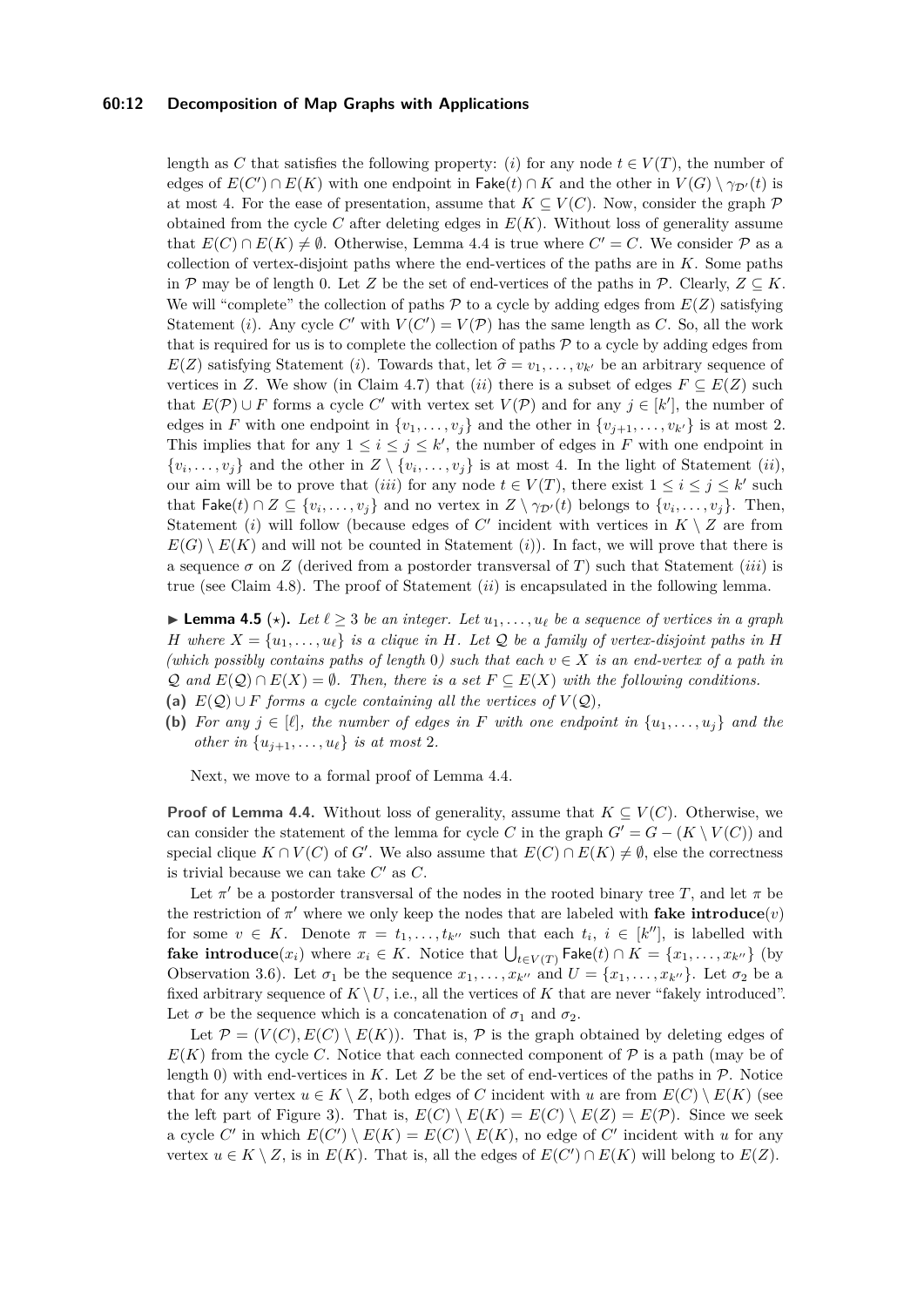<span id="page-12-2"></span>

**Figure 3** Left part illustrates a cycle *C* interacting with a special clique  $K = \{v_1, \ldots, v_7\}$ . The red curves represent edges in  $E(C) \cap E(K)$  and green curves represent paths in *C* with endpoints in *K* and (at least one) internal vertices in  $V(G) \setminus K$ . Thus,  $P$  is the collection of paths that is a union of the set of two "green" paths  $((v_2 - v_3)$  and  $(v_1 - v_7 - v_5 - v_6))$  and  $\{[v_4]\}$ . Here  $Z = \{v_1, v_2, v_3, v_4, v_6\}.$  Any edge of  $E(C)$  incident with  $v_5$  and  $v_7$  (i.e., vertices in  $K \setminus Z$ ) are from  $E(C) \setminus E(K)$ . The right part illustrates the proof of Claim [4.7.](#page-12-0) The edges of  $E(C') \setminus E(C)$  mentioned in the proof of Claim [4.7](#page-12-0) are colored blue.

 $\blacktriangleright$  **Observation 4.6.** Let C' be a cycle in G such that  $E(C') \setminus E(K) = E(C) \setminus E(K)$  and  $t \in V(T)$ . The number of edges of  $E(C') \cap E(K)$  with one endpoint in  $Fake(t) \cap K$  and the *other in*  $V(G) \setminus \gamma_{\mathcal{D}'}(t)$  *is equal to the number of edges of*  $E(C') \cap E(Z)$  *with one endpoint in*  $\mathsf{Fake}(t) \cap Z$  *and the other in*  $V(G) \setminus \gamma_{\mathcal{D}'}(t)$ *.* 

Let  $Z = \{v_1, \ldots, v_{k'}\}$  and  $\sigma' = \sigma|_Z = v_1, \ldots, v_{k'}$ . The main ingredients of the proof are the following two claims.

<span id="page-12-0"></span> $\triangleright$  Claim 4.7. There is a cycle *C'* of the same length as *C* such that (*i*)  $E(C') \setminus E(Z) =$  $E(C) \setminus E(Z)$ , and (*ii*) for any  $j \in [k']$ , the number of edges of  $E(C') \cap E(Z)$  with one endpoint in  $\{v_1, \ldots, v_j\}$  and the other in  $\{v_{j+1}, \ldots, v_{k'}\}$  is at most 2.

The proof of Claim [4.7](#page-12-0) follows from Lemma [4.5.](#page-11-0)

<span id="page-12-1"></span> $\triangleright$  Claim 4.8. For any node  $t \in V(T)$ , there is a segment  $\sigma''$  of  $\sigma'$  such that each vertex in Fake(*t*) ∩ *Z* appears in  $\sigma''$ , and each vertex in  $Z \setminus \gamma_{\mathcal{D}'}(t)$  does not appear in  $\sigma''$ .

Proof. Fix a node  $t \in V(T)$ . Recall that  $\sigma = \sigma_1 \sigma_2$  and  $\sigma' = \sigma | z$ . Here, the set of vertices  $\text{present in } \sigma_1 \text{ is } U = (\bigcup_{t \in V(T)} \mathsf{Fake}(t) \cap K) \supseteq (\bigcup_{t \in V(T)} \mathsf{Fake}(t) \cap Z) \text{ (because } Z \subseteq K) \text{, and}$ no vertex in  $\sigma_2$  is from *U*. This implies that all the vertices of Fake( $t$ )∩*Z* are in the sequence *σ*<sub>1</sub>. That is, the sequence  $\sigma''$  we seek is also a sequence of  $\sigma_1|_Z$  and this is the reason we defined  $\sigma$  to be  $\sigma_1 \sigma_2$ . Thus, to prove the claim it is enough to prove that there is a segment  $\sigma'_1$  of  $\sigma_1|_Z$  such that each vertex in Fake(*t*) ∩ *Z* appears in  $\sigma'_1$  and each vertex in  $Z \setminus \gamma_{\mathcal{D}'}(t)$ does not appear in  $\sigma'_1$ .

Recall that  $\sigma_1 = x_1 \dots x_{k}$  is obtained from the sequence  $\pi = t_1, \dots, t_{k}$ . In turn, recall that  $\pi$  is the restriction of the postorder transversal  $\pi'$  of *T*, where for each  $i \in [k'']$ ,  $t_i$  is labelled with **fake introduce** $(x_i)$  for  $x_i \in K$ . Let  $W_t$  be the nodes of the subtree of *T* rooted at *t*, and  $V_t = \{v \in K : \text{there is } t' \in W_t \text{ such that } t' \text{ is labelled with } \textbf{fake } \textbf{introduce}(v)\}.$ 

The vertices in  $W_t$  appear consecutively in  $\pi$ . Thus, we can let  $\pi_t$  be the minimal segment of  $\pi$  that contains all the nodes in  $V_t$ . Let  $i, j \in [k'']$  be such that  $\pi_t = t_i, \ldots, t_j$ . Now, we define  $\sigma_t$  be the segment  $x_i, \ldots, x_j$  of  $\sigma_1$ . Now we prove the claim. By conditions (*i*) and (*ii*) in Observation [3.6,](#page-9-0) Fake(*t*) ∩  $Z \subseteq V_t$ . Clearly, no vertex in  $Z \setminus \gamma_{\mathcal{D}'}(t)$  is in  $V_t$ . This implies that each vertex in Fake(*t*) ∩ *Z* appears in  $\sigma_t$  and no vertex from  $Z \setminus \gamma_{\mathcal{D}'}(t)$  appears in  $\sigma_t$ . In turn, this implies that  $\sigma_t|_Z$  is the required segment  $\sigma''$  of  $\sigma' = \sigma|_Z$ .

Now, having the above two claims, we are ready to prove the lemma. By Claim [4.7,](#page-12-0) we have that there is a cycle *C*' such that (*i*)  $E(C') \setminus E(Z) = E(C) \setminus E(Z)$ , and (*ii*) for any *j* ∈ [*k'*], the number of edges of  $E(C) \cap E(Z)$  with one endpoint in  $\{v_1, \ldots, v_j\}$  and other in  $\{v_{j+1}, \ldots, v_{k'}\}$  is at most 2. By Claim [4.8,](#page-12-1) we know that for any  $t \in V(T)$ , there is a segment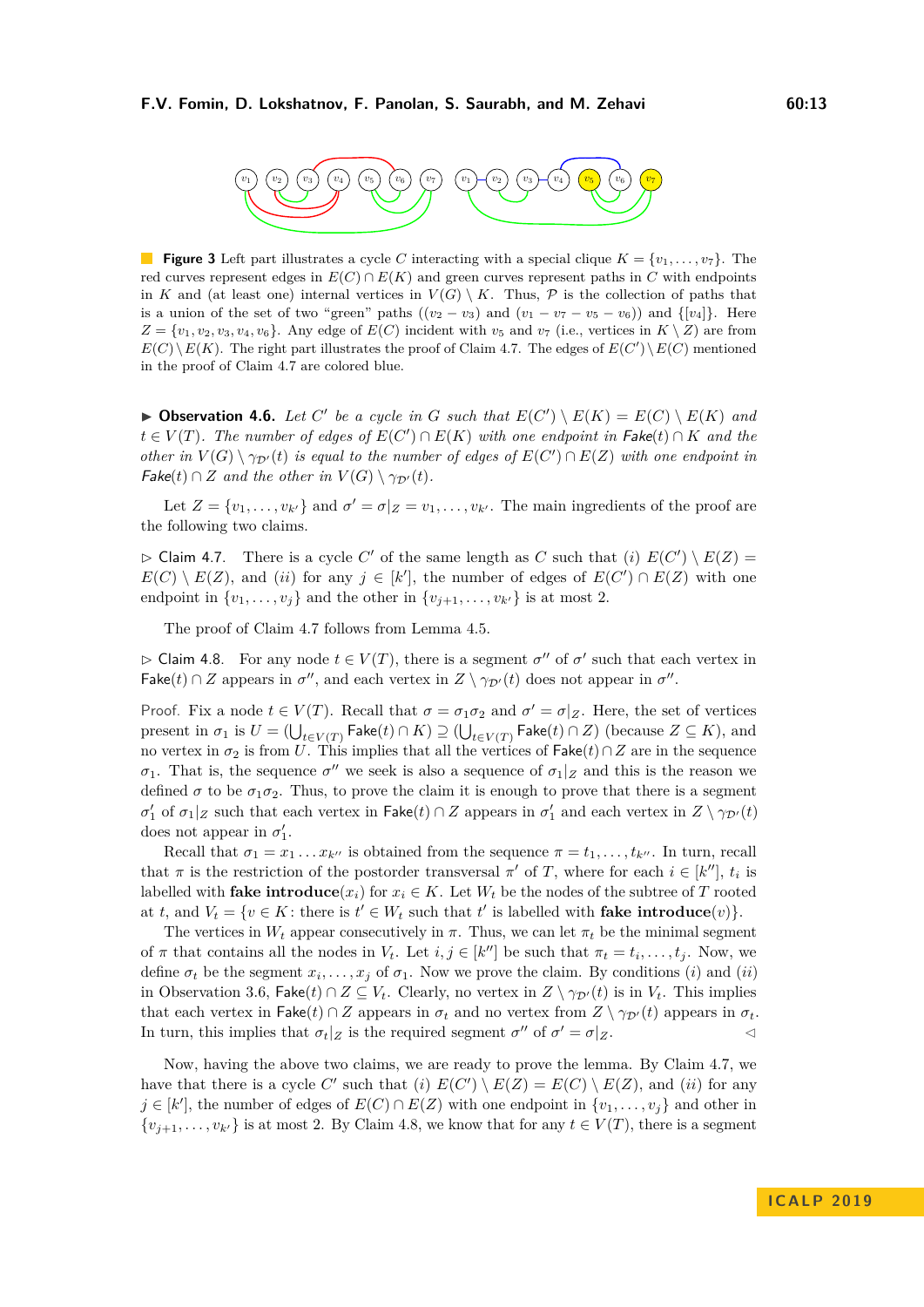### **60:14 Decomposition of Map Graphs with Applications**

*σ*<sup>*''*</sup> of *σ*<sup>*'*</sup> such that all vertices in Fake(*t*) ∩ *Z* appear in a segment *σ*<sup>*''*</sup> and no vertex from  $Z \setminus \gamma_{\mathcal{D}'}(t)$  appears in  $\sigma''$ . That is, there exist  $i, j \in [k']$  such that  $\mathsf{Fake}(t) \cap Z \subseteq \{v_i, \ldots, v_j\}$ and  $(Z \setminus \gamma_{\mathcal{D}'}(t)) \cap \{v_i, \ldots, v_j\} = \emptyset$ . Therefore, by (*ii*), the number of edges of  $E(C') \cap E(Z)$ with one endpoint in Fake( $t$ ) ∩ *Z* and the other in  $V(G) \setminus \gamma_{\mathcal{D}'}(t)$  is at most 4. Then, by Observation [4.6,](#page-11-1) the proof of the lemma is complete.

#### **References**

- <span id="page-13-6"></span>**1** J. Alber, H. L. Bodlaender, H. Fernau, T. Kloks, and R. Niedermeier. Fixed parameter algorithms for dominating set and related problems on planar graphs. *Algorithmica*, 33(4):461– 493, 2002.
- <span id="page-13-7"></span>**2** Jochen Alber, Henning Fernau, and Rolf Niedermeier. Parameterized complexity: exponential speed-up for planar graph problems. *J. Algorithms*, 52(1):26–56, 2004.
- <span id="page-13-11"></span>**3** Noga Alon, Raphael Yuster, and Uri Zwick. Color-coding. *J. Assoc. Comput. Mach.*, 42(4):844– 856, 1995.
- <span id="page-13-3"></span>**4** Brenda S. Baker. Approximation algorithms for NP-complete problems on planar graphs. *J. Assoc. Comput. Mach.*, 41(1):153–180, 1994.
- <span id="page-13-12"></span>**5** Andreas Björklund, Thore Husfeldt, Petteri Kaski, and Mikko Koivisto. Narrow sieves for parameterized paths and packings. *J. Comput. Syst. Sci.*, 87:119–139, 2017. [doi:10.1016/j.](http://dx.doi.org/10.1016/j.jcss.2017.03.003) [jcss.2017.03.003](http://dx.doi.org/10.1016/j.jcss.2017.03.003).
- <span id="page-13-8"></span>**6** Zhi-Zhong Chen. Approximation algorithms for independent sets in map graphs. *Journal of Algorithms*, 41:20–40, 2001.
- <span id="page-13-0"></span>**7** Zhi-Zhong Chen, Enory Grigni, and Christos H. Papadimitriou. Planar map graphs. In *Proceedings of the 30th Annual ACM Symposium on the Theory of Computing (STOC '98)*, pages 514–523. ACM, 1998.
- <span id="page-13-1"></span>**8** Zhi-Zhong Chen, Enory Grigni, and Christos H. Papadimitriou. Map graphs. *J. Assoc. Comput. Mach.*, 49(2):127–138, 2002.
- <span id="page-13-2"></span>**9** Zhi-Zhong Chen, Michelangelo Grigni, and Christos H. Papadimitriou. Recognizing Hole-Free 4-Map Graphs in Cubic Time. *Algorithmica*, 45(2):227–262, 2006. [doi:10.1007/](http://dx.doi.org/10.1007/s00453-005-1184-8) [s00453-005-1184-8](http://dx.doi.org/10.1007/s00453-005-1184-8).
- <span id="page-13-15"></span>**10** Marek Cygan, Fedor V. Fomin, Łukasz Kowalik, Daniel Lokshtanov, Dániel Marx, Marcin Pilipczuk, Michał Pilipczuk, and Saket Saurabh. *Parameterized Algorithms*. Springer, 2015.
- <span id="page-13-13"></span>**11** Marek Cygan, Jesper Nederlof, Marcin Pilipczuk, Michal Pilipczuk, Johan M. M. van Rooij, and Jakub Onufry Wojtaszczyk. Solving connectivity problems parameterized by treewidth in single exponential time. In *Proceedings of the 52nd Annual Symposium on Foundations of Computer Science (FOCS)*, pages 150–159. IEEE, 2011.
- <span id="page-13-9"></span>**12** Erik D. Demaine, Fedor V. Fomin, Mohammadtaghi Hajiaghayi, and Dimitrios M. Thilikos. Fixed-parameter algorithms for (*k, r*)-center in planar graphs and map graphs. *ACM Trans. Algorithms*, 1(1):33–47, 2005. [doi:10.1145/1077464.1077468](http://dx.doi.org/10.1145/1077464.1077468).
- <span id="page-13-10"></span>**13** Erik D. Demaine, Fedor V. Fomin, Mohammadtaghi Hajiaghayi, and Dimitrios M. Thilikos. Subexponential Parameterized Algorithms on Graphs of Bounded Genus and *H*-minor-free Graphs. *J. ACM*, 52(6):866–893, 2005.
- <span id="page-13-4"></span>**14** Erik D. Demaine and MohammadTaghi Hajiaghayi. Bidimensionality: new connections between FPT algorithms and PTASs. In *Proceedings of the 16th Annual ACM-SIAM Symposium on Discrete Algorithms (SODA 2005)*, pages 590–601, New York, 2005. ACM-SIAM.
- <span id="page-13-5"></span>**15** Erik D. Demaine and MohammadTaghi Hajiaghayi. The Bidimensionality Theory and Its Algorithmic Applications. *Comput. J.*, 51(3):292–302, 2008. [doi:10.1093/comjnl/bxm033](http://dx.doi.org/10.1093/comjnl/bxm033).
- <span id="page-13-16"></span>**16** Reinhard Diestel. *Graph Theory, 4th Edition*, volume 173 of *Graduate texts in mathematics*. Springer, 2012.
- <span id="page-13-14"></span>**17** Frederic Dorn, Eelko Penninkx, Hans L. Bodlaender, and Fedor V. Fomin. Efficient Exact Algorithms on Planar Graphs: Exploiting Sphere Cut Decompositions. *Algorithmica*, 58(3):790– 810, 2010. [doi:10.1007/s00453-009-9296-1](http://dx.doi.org/10.1007/s00453-009-9296-1).